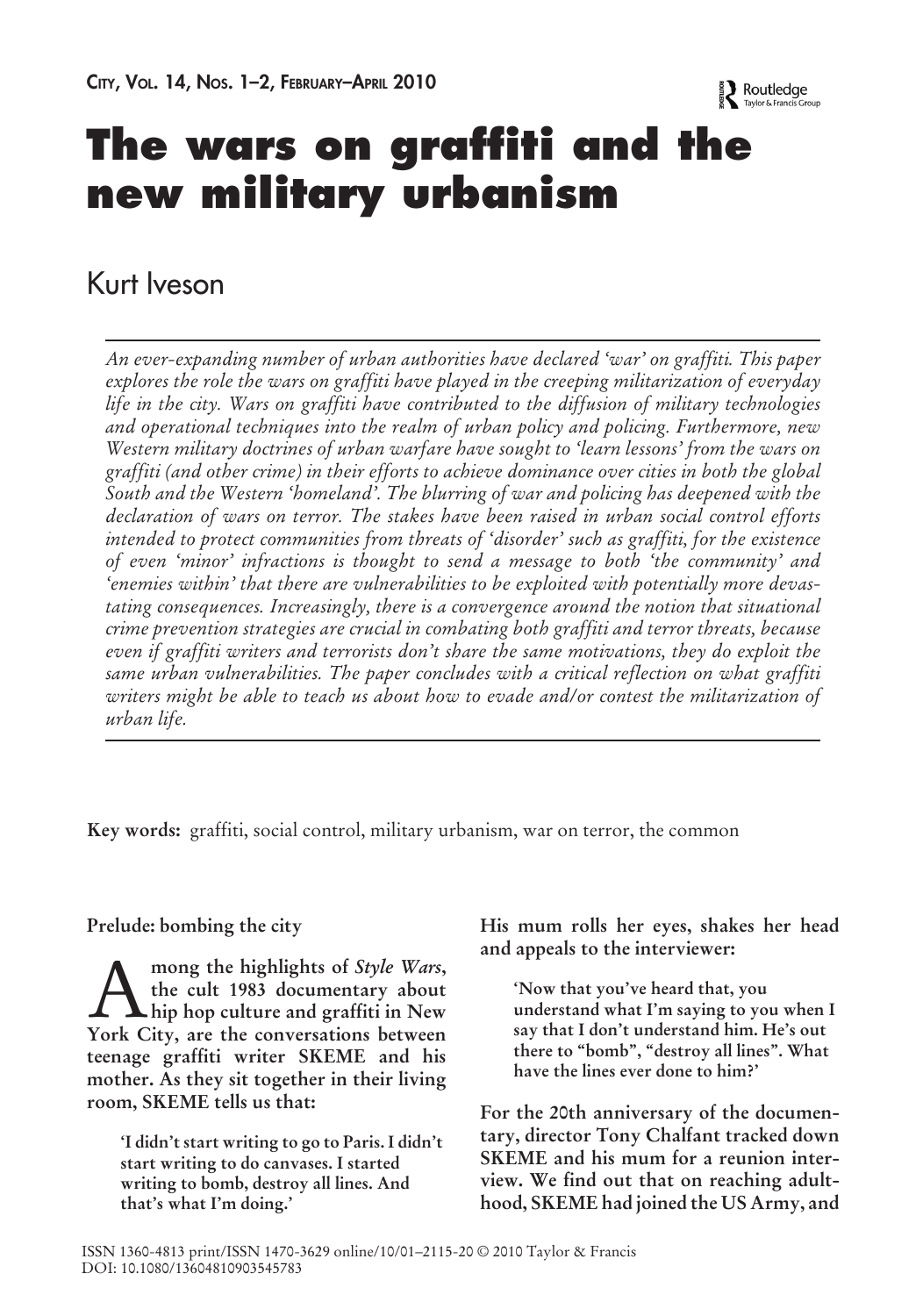**had been in it ever since. And as he tells it, his skills as a writer had come in handy as a serviceman:**

**'It really prepared me for the army, because graffiti was a mission. You had to start with a draft. You had to get your material. Then you had to be dedicated. You couldn't say, "well, I got a piece to do", and then two weeks go by and you never do it.'**

**We might also speculate on whether SKEME's experiences as a graffiti writer would have come in handy for the new kinds of terrain over which the US military and its allies increasingly seek dominance the city and its infrastructure. As a 1996 US Army training manual put it, 'the future of warfare lies in the streets, sewers, high-rise buildings, and sprawl of houses that form the broken cities of the world' (quoted in Graham, 2007b, p. 121). This description of enemy terrain could almost be applied to the South Bronx during the 1970s, the broken city neighbourhood where the 'war on graffiti' was first declared against the dispossessed kids who improvized new urban artistic practices which gradually escaped that neighbourhood—first going 'all city', and then going global (Austin, 2001; Ganz, 2004).**

#### **Introduction**

US President Lyndon Johnson is typically credited with one of the first evocations of 'war' in the realm of social and economic policy, with his declaration of a 'war on poverty' in 1964. Shortly thereafter in 1969, President Nixon declared a 'war on drugs'. Not long after that, in 1972, New York City Council President Sanford Garelik called on citizens of New York to band together to wage 'an all-out war on graffiti', followed closely by Mayor Lindsay pleading with New Yorkers to support new anti-graffiti measures: 'For heaven's sake, New Yorkers, come to the aid of your great city—defend it, support it, protect it!' (Castleman, 2004, p. 22). An ever-expanding number of towns and cities across the English-speaking world have since declared their own wars on graffiti. Urban authorities have won some battles, but in no town or city can they claim to have won the war.

While graffiti policies in different cities have their own histories which require close analysis (see, for example, Ferrell, 1996; Austin, 2001; Iveson, 2007; Dickinson, 2008), the various wars on graffiti draw upon a remarkably consistent repertoire of technologies and procedures. Casting an eye across these different contexts, this paper argues that the wars on graffiti have played a significant role in instigating and reinforcing the creeping militarization of everyday life in the city. The wars on graffiti have involved the diffusion of military technologies and operational techniques into the realm of urban policy and policing. Furthermore, new Western military doctrines of urban warfare have sought to 'learn lessons' from the wars on graffiti (and other crime) in their efforts to achieve dominance over cities in both the global South and the Western 'homeland'.

The paper proceeds in four steps. First, I discuss the deepening links between militarism and urbanism. Second, I consider the contributions of the wars on graffiti to the creeping militarization of urban social control efforts, looking at how they resemble 'real' war-making. Third, I chart the ways in which the 'graffiti problem' has been reframed since the declaration of the 'war on terror' in 2001, such that the wars on graffiti have been imbued with extra urgency. Finally, I ask what graffiti writers might be able to teach us about how to evade and/or contest this militarization of urban space.

#### **The new military urbanism**

'[T]he ubiquity of urbanization today ensures that the U.S. Army will be called upon to operate in villages, towns, and cities. Adversaries may also draw U.S. forces into urban areas in order to neutralize American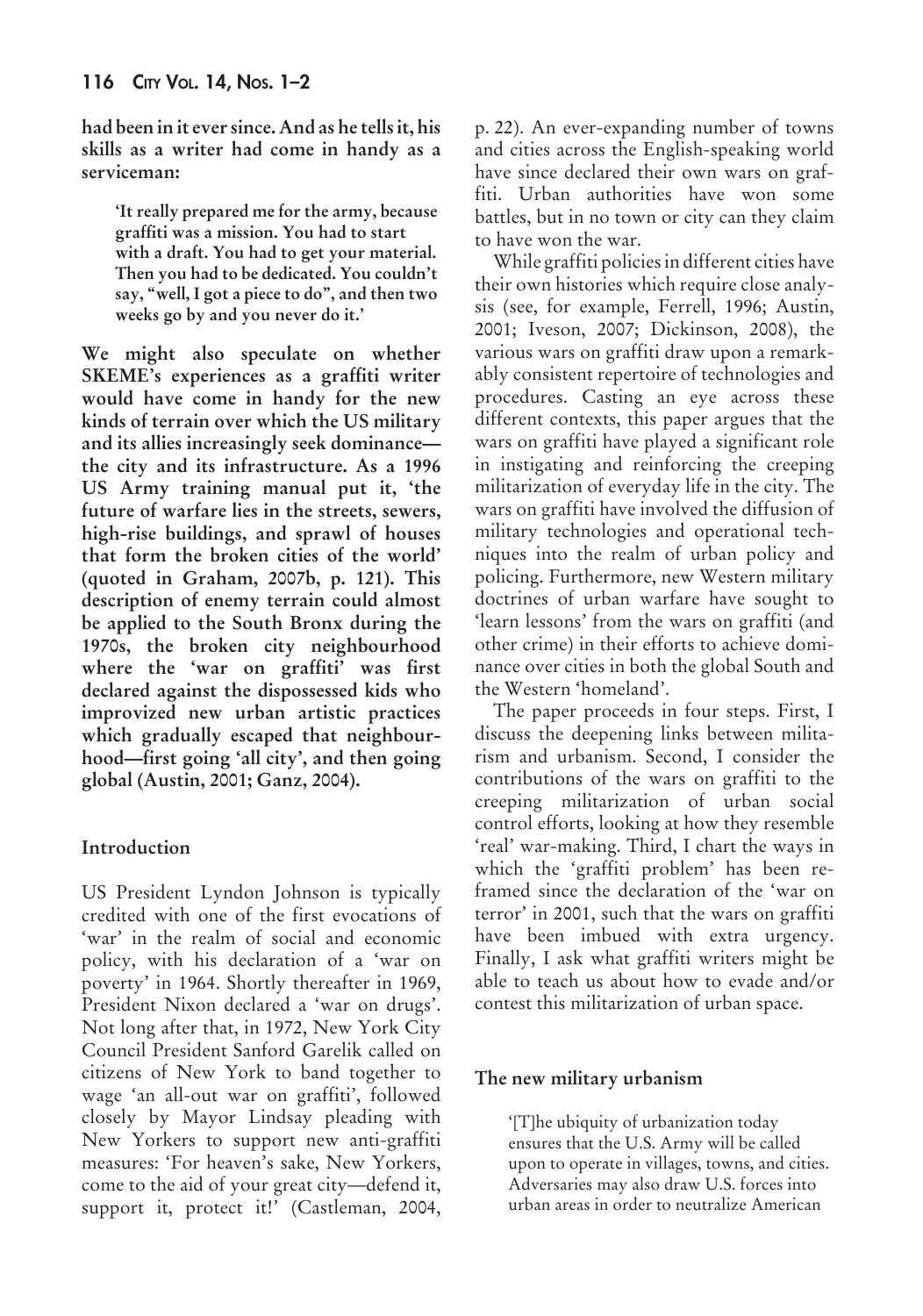technological capabilities. If the Army is to remain superior in all types of engagements, it must overcome both the operational and analytic challenges that cities produce.' (Medby and Glenn, 2002, p. xiv)

In a series of articles in *City* and elsewhere, Stephen Graham has charted the emergence of new doctrines, technologies and techniques of warfare seeking to achieve military dominance over urban 'battlespaces'. The rise of what he calls the 'new military urbanism' has been driven by a revised analysis of *where* the wars of the present and future are likely to be fought. US military theorists are concerned that war is less likely to be fought against the organized armed forces of nationstates on conventional battlefields, where the US military has built up superior capabilities. Rather, the US and allied militaries seem increasingly likely to find themselves battling insurgents who seek to avoid that superiority by engaging in close-quarters combat and/or targeting infrastructure in cities. Cities have become attractive battlegrounds to the enemies of the West, it is argued, because of the opportunities for cover provided by urban environments. 'Opposition forces will camouflage themselves in the background noise of the urban environment' (DITC, quoted in Graham, 2008b, p. 39) 'seeking the city and the advantages of mixing with non combatants' (Major Lee Grubbs, US Army, quoted in Graham, 2008b, p. 35).

For Graham, this new military urbanism is premised on a distinction between the cities of the global South and the 'homeland' cities of the West, where different strategies are adopted to mitigate foreign and domestic threats. In the poor cities of the global South, two of the key strategies being devised and practiced to counter insurgent threats include de-modernization and 'persistent area dominance'. De-modernization involves the targeting of urban infrastructures which are said to give insurgents their cover in urban battlespace (Graham, 2005, 2007a). 'Persistent area dominance', on the other hand, is to be achieved through the deployment of new sensing technologies and intelligence techniques which give US and allied soldiers layers of information about urban battlespaces in real time, thereby removing any 'home ground' advantage insurgents may have due to their knowledge of everyday urban systems and spaces (Graham, 2009). Of course, both of these strategies are likely to have profoundly harmful impacts on wider civilian populations, who are treated 'not as bodies of urban citizens with human and political rights requiring protection' but as 'physical and technical noise within an allencompassing "battlespace" (Graham, 2008b, p. 40).

Different strategies have been conceived for cities of the 'homeland'. Because the militarization of these cities is in large part justified in the name of *protecting* urban infrastructures against insurgent threats, neither de-modernization nor complete indifference to civilian rights and casualties are options. 'Homeland' cities are nonetheless being 'reimagined and re-engineered to address supposed imperatives of "national security"' (Graham, 2006, p. 257). This has involved, among other things:

'a radical ratcheting-up of surveillance and (attempted) social control, the endless "terror talk", highly problematic clampdowns, the "hardening" of urban "targets", and potentially indefinite incarcerations, sometimes within extra-legal or extraterritorial camps, for those people deemed to display the signifiers of real or "dormant" terrorists'. (Graham, 2006, p. 273)

While the operational procedures in occupied and homeland contexts are quite different, there is nonetheless a thread connecting security strategies across this variety of cities. Underpinning the different strategies is a desire to establish spatial dominance through networked mobilities and surveillance capabilities (Graham, 2005, p. 175). In particular, Graham (2009, p. 385) identifies a convergence of security and military doctrine within Western states around 'the task of identifying insurgents, terrorists or malign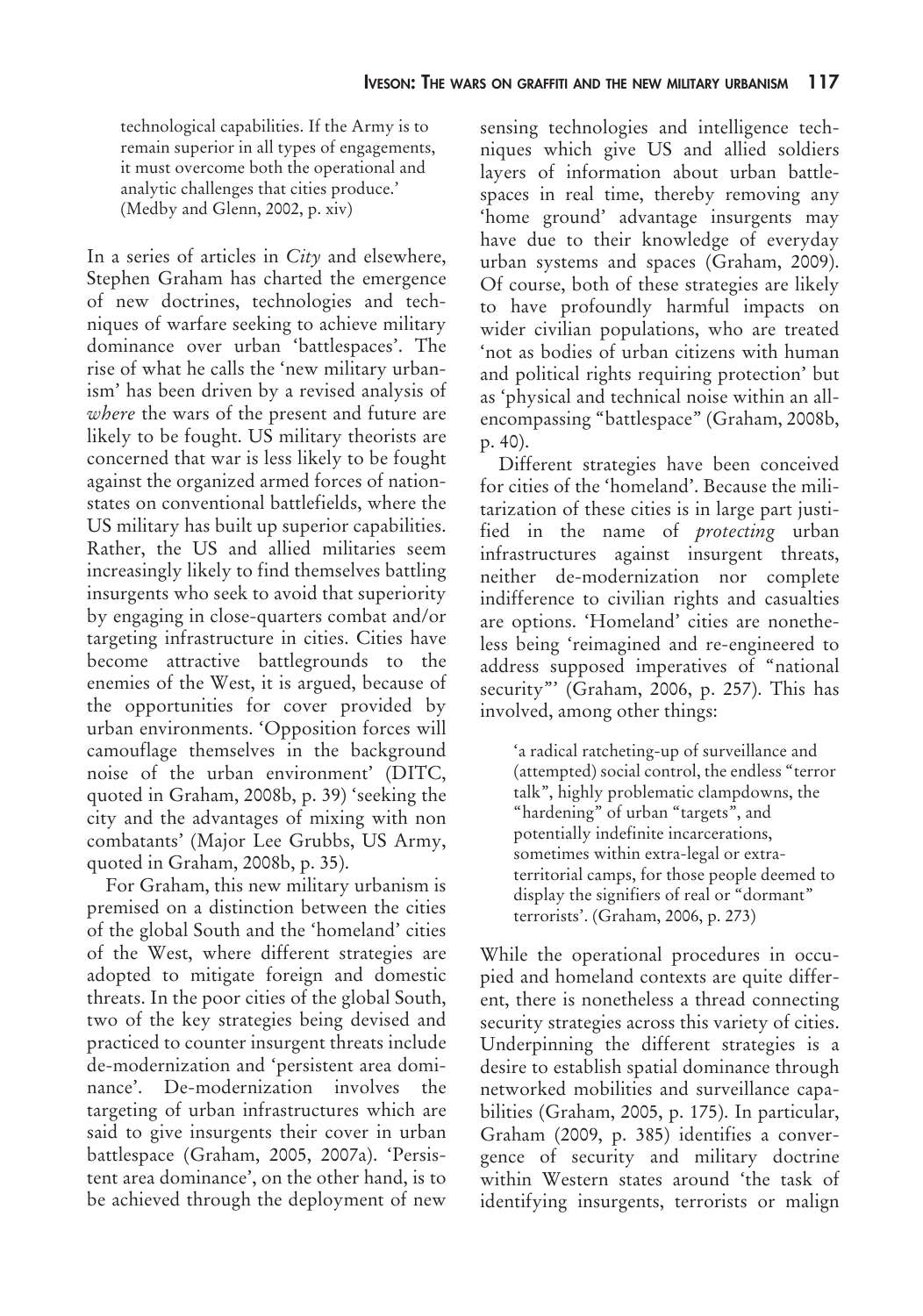threats from the chaotic background of urban life'.

In charting the rise of this new military urbanism, Graham has emphasized the profound impact of the current 'war on terror' in pushing this process forward. Since 2001, Western cities have increasingly been conceptualized as 'domestic fronts' in the 'war on terror'. However, as he (Graham, 2004, p. 17) and others have noted, while the perceived threat of 'terror' is central in contemporary articulations of the city as battlespace, the militarization of urban space and policy in Western cities was well underway before September 2001. Indeed, over several years before this key date, a variety of scholars in the fields such as urban studies and criminology had drawn attention to a creeping militarization of urban life associated with new techniques and technologies of social control. They have suggested that various 'wars on crime' have been crucial in opening up urban life to the kinds of military interventions that have gathered momentum since 2001. What role might the 'wars on graffiti' have played in this process?

#### **Waging war on graffiti**

'Fear of crime and war have acquired a new political affinity.' (Steinert, 2003, p. 267)

Is it reasonable to make any connection between the language of war in graffiti policy and the new military urbanism described above? The use of the word 'war' to describe policy responses to graffiti (and other things) *is* significant. As Steinert (2003, p. 266) has argued: 'Metaphors have consequences.' He goes on to argue that in the case of wars on crime, 'the most important effect is that the line between warfare and police work becomes blurred'. Steinert is not alone in claiming that these metaphorical 'wars' are becoming more like real wars. For Hardt and Negri, the wars on crime, on drugs and on terror are not simply metaphorical 'because like war traditionally conceived they involve armed combat and lethal force' (2004, p. 14). And yet, such wars are different from traditional wars in that 'the limits of war are rendered indeterminate, both spatially and temporally' because the enemy is a concept or a set of practices rather than a hostile nation-state:

'A war to create and maintain social order can have no end. It must involve the continuous, uninterrupted exercise of power and violence. In other words, one cannot win such a war, or, rather, it has to be won again every day. War has thus become virtually indistinguishable from police activity.' (Hardt and Negri, 2004, p. 14)

This analysis is supported by others who are more specifically concerned with changes in urban social control regimes. Body-Gendrot (2000, p. 26) has argued that new urban social control efforts involve a 'militarization of the police and a policization of the army'. Likewise, Kraska (2001a, p. 18) has claimed that 'the line between waging actual war against external enemies and metaphorical wars waged against internal enemies is becoming increasingly blurred', creating what he calls a 'military–criminal justice blur'.

Since the 1970s, the wars on graffiti have made a significant contribution to this blurring of war and policing, preparing the ground for a further intensification for the new military urbanism in the wake of the declaration of the 'war on terror'. The wars on graffiti have typically involved a combination of the following four strategies: a search for new technologies and weaponry; the use of intelligence and counterintelligence operations; propaganda; and the increasing role of the private sector.<sup>1</sup>

# *Technology*

Both the wars on graffiti and the new military urbanism are characterized by technophiliac discourses in which technological innovation is seen as key in providing new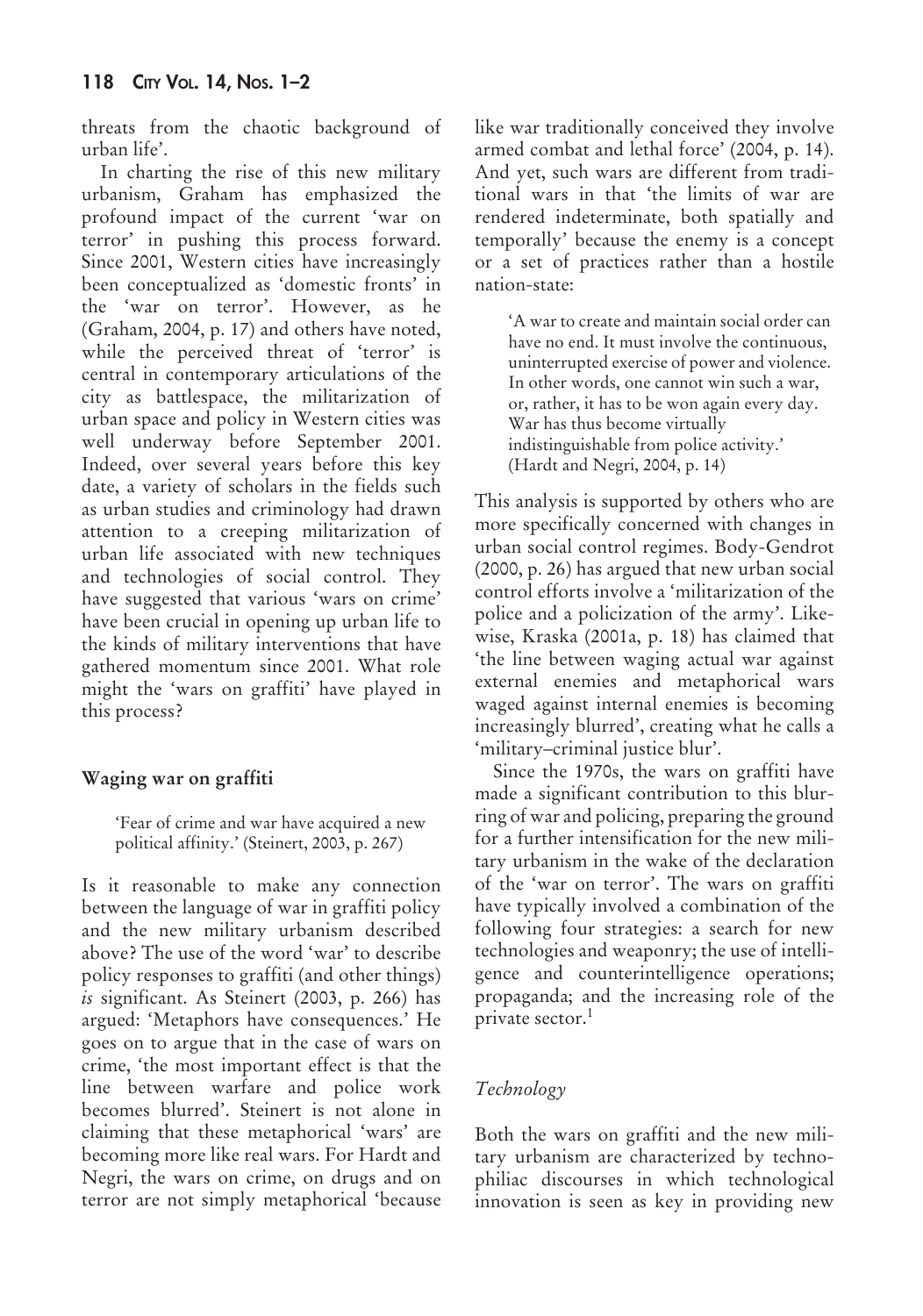(and hopefully decisive) weapons designed for urban terrain. Nunn (2001, p. 13) has charted the 'movement of technologies from defense to law enforcement', and argued that this technology transfer 'alters the interaction of criminal justice agencies with cities and citizens at large'. The wars on graffiti have contributed to the diffusion of several military technologies into everyday urban systems and spaces.

Perhaps the first and most ubiquitous technology deployed in the war on graffiti is barbed/razor wire. In September 1981, shortly after the Koch administration declared the City of New York's second 'war on graffiti' (see Austin, 2001, pp. 134–166), US\$1.5 million was spent to install double rows of fences topped with razor wire around one of the subway storage yards, with attack dogs patrolling in between the rows of fencing. Declaring this trial a success, in December Koch allocated a further \$22.4 million for more razor wire fences. 'City to use pits of barbed wire in graffiti wars', said the *New*

*York Times* headline (quoted in Castleman, 2004, p. 27), evoking a link between the subway lines and the trench lines of the First World War. Fast forward nearly 40 years, and the sight of urban infrastructure especially railway corridors—being protected against graffiti and other forms of vandalism by long stretches of barbed and/or razor wire is commonplace across countless cities. A technology developed for herding animals on the American frontier, and subsequently deployed in a range of military contexts including the battlefields and camps of both world wars (Razac, 2003), is now thoroughly urbanized, and the graffiti wars have played a significant role in this process (Austin, 2001, pp. 209–210) (see Figure 1).

Chemical weapons have also played a significant role in the long war on graffiti. The Metropolitan Transit Authority (MTA) in New York was the first to experiment with chemicals, concocting a chemical wash to (partially) remove graffiti from the exte-



**Figure 1** Razor wire on NYC subway line. Photo: Joe Austin (used with permission).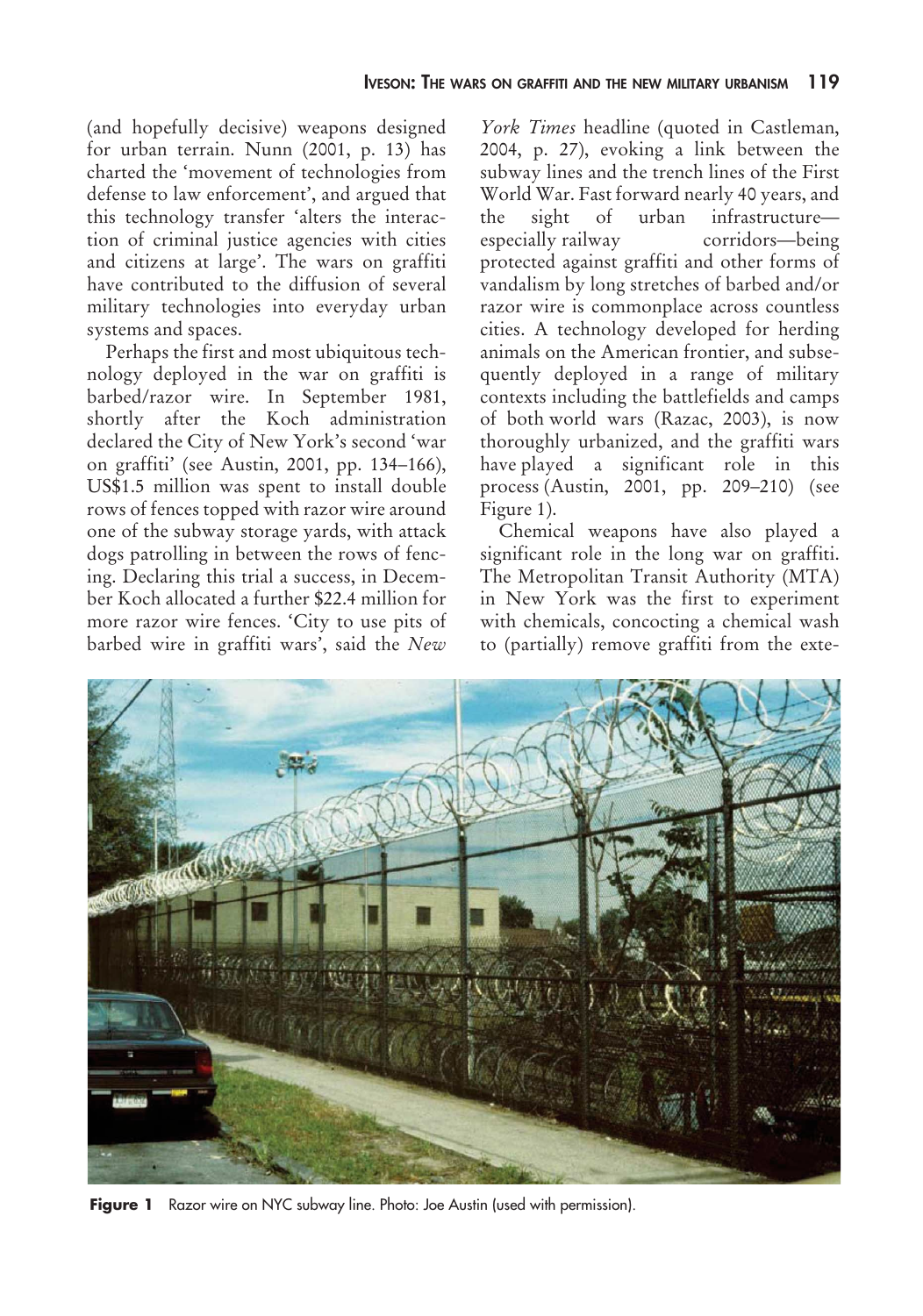

**Figure 2** UK Prime Minister Tony Blair takes up arms in the war on graffiti, January 2006. Photo source: www.number10.gov.uk

rior of subway carriages (Austin, 2001, p. 130). Graffiti writers in New York initially referred to this chemical wash as 'Orange Crush', referencing both a soft drink and Agent Orange. From these initial efforts in New York, more sophisticated chemical weapons have been developed designed to make surfaces and materials graffiti-resistant and easier to clean. Among many others, NASA has even played a role in helping to devise these graffiti-resistant materials (Austin, 2001, p. 91) (see Figure 2).

In the face of such technologies, some writers remained defiant. New York writer DAZE boasted that:

'All the fences will do is keep most of us out of the yards. We'll still be able to hit the trains in the lay-ups, and we'll bomb the insides and the outsides of in-service trains with tags—big spray-paint tags like nobody's ever seen. The MTA can't stop us from doing that unless they put a cop on every car.' (quoted in Castleman, 2004, p. 27)

The fantasy (or nightmare) of a 'cop on every car' gradually became a (kind of) reality with the widespread introduction of CCTV surveillance, another technology which has been widely deployed in efforts to combat graffiti and other forms of so-called 'antisocial behaviour' in urban areas (see, for example, European Conference of Ministers of Transport, 2003; Morgon and Smith, 2006; Offler *et al*., 2009).

At best, conventional CCTV offers a visual deterrent and an 'after the fact' documentation of graffiti that might assist in convicting a graffiti writer who has been apprehended. New surveillance technologies are being developed which promise to assist with the 'real-time' detection and apprehension of graffiti writers. These latest technologies to be deployed in the war on graffiti share some key features with the advancing technologies of urban warfare, which place a strong emphasis on real-time monitoring and analysis of behaviour in urban battlespaces (Graham, 2009). Tripwire Systems, a joint US–Australian company, have developed a new covert and mobile surveillance camera designed to be deployed in graffiti 'hot spots'. Upon detecting motion, the *Tripwire* camera sends an alert and realtime images directly to the smartphones of security agents, who (it is hoped) will be able to catch a writer in the act. According to the marketing material, 'Tripwire gives you the edge, and puts you back in control! … The perpetrator will ask you "How the heck did you know we were here?????"<sup>2</sup>

New surveillance systems are not restricted to visual surveillance. In the USA, TrapTec have patented the *Tagger Trap* system. This system combines acoustic sensors able to detect the ultrasonic frequencies emitted by spray cans, directional surveillance cameras for verification and recording of graffiti-writing activity, GPS locators and real-time alerts sent to security agencies. Like *Tripwire*, *Tagger Trap* promises to enable security agencies to 'stop the crime in progress'. The acoustic surveillance technologies developed by TrapTec for *Tagger Trap* are now being applied across a range of domains, including military and homeland security operations. As TrapTec proudly boast:

'With security concerns on the rise and a burgeoning graffiti repair market, TrapTec is confident that the potential market for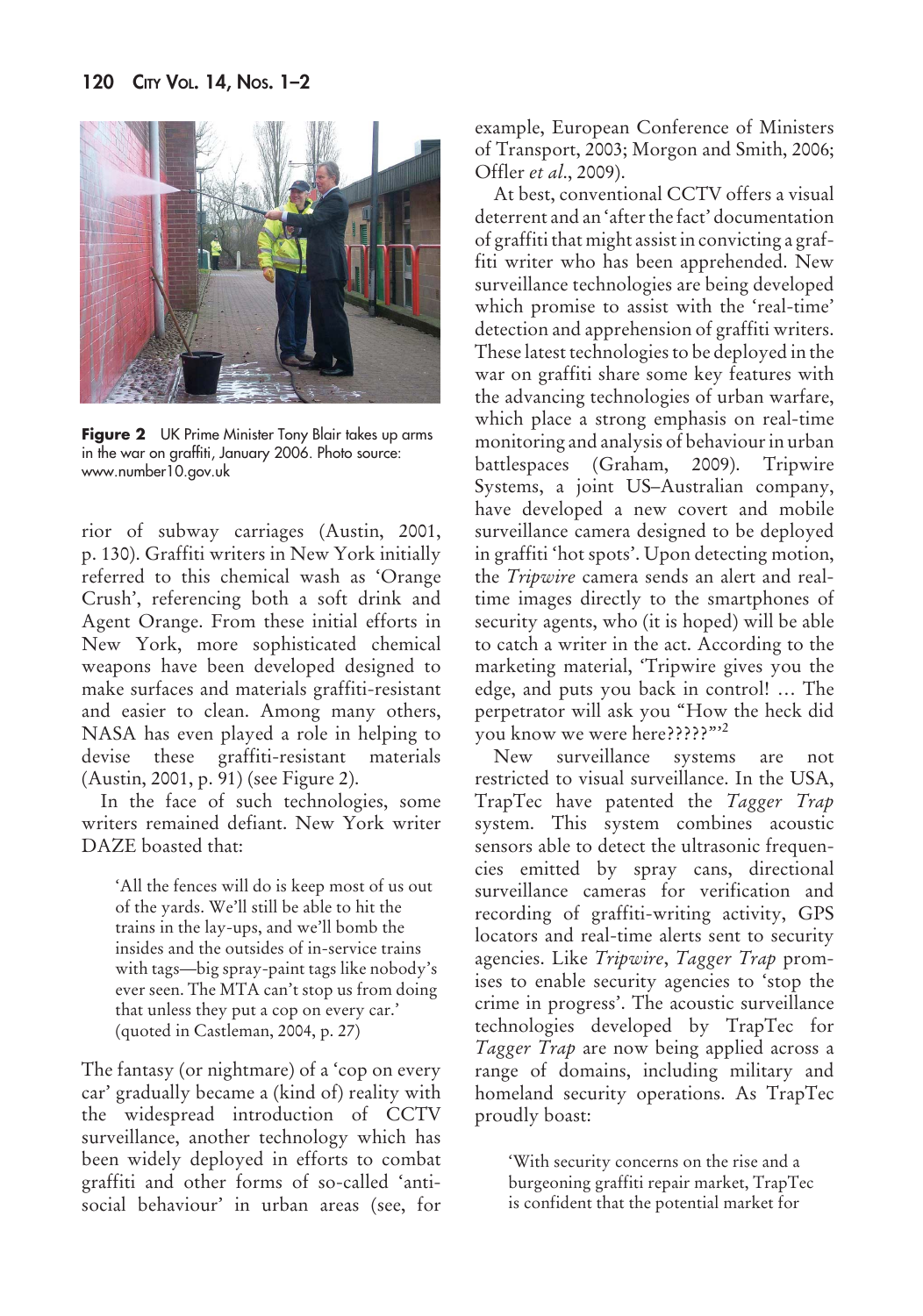its technology is nearly limitless. National borders, military installations, police cars, taxi cabs, convenience stores, prisons, airports, banks, universities, and other community or commercial interests are all expected to avail themselves of one or more of the Company's detection systems.'

In Australia, the E-Nose company have invented the *graffiti-e-nose*, which can detect aerosol paint fumes at a distance of 45 metres, and then sends real-time alerts to security agencies via SMS. The smell sensor technologies on the *graffiti-e-nose* were first developed by NASA, and then adapted for use against graffiti by its university-based inventors, who have now established a consortium to commercialize e-nose technologies for further security and military purposes.3 This is a textbook example of the increasingly well-travelled route of a technological innovation from initial military development via university research into use for urban law enforcement (Nunn, 2001, pp. 11–12).

# *Intelligence and counterintelligence operations*

In many jurisdictions around the world, specialist anti-graffiti squads have been established within police services. These squads are typically tasked with advancing the war on graffiti by gathering higher quality intelligence about both the graffiti-writing culture and individual graffiti writers, and occasionally with running counterintelligence operations within graffiti-writing scenes. This police adoption of military techniques and organizational structures designed for guerrilla warfare is another instance of the military–criminal justice blur (Kraska, 2001b; Nunn, 2001). There is also evidence of a feedback loop emerging as military theorists and practitioners concerned with urban operations look to the police experience in combating graffiti and other gangs for inspiration.

Intelligence about graffiti writing and writers has been gathered and deployed in a variety of ways. Sometimes, authorities have tried to 'win the peace', by shifting a graffitiwriting scene towards legal rather than illegal graffiti writing. So, for instance, in Newcastle (Australia), a legal graffiti program run through a Police Citizens Youth Club was used to engage with graffiti writers in an effort to 'modify crew behaviour to reorient the focus of an individual from traditional [illegal] to modern [legal]' (Collins, 1997). After engaging with writers, project workers helped police in the arrest of the 'traditionalists', and promoted opportunities for 'modernists', so that they rapidly 'infiltrated' the ranks 'until an entirely modernist hierarchy existed'. The lead officer in this program argued that 'strategies run through arts bodies or youth organizations provide an ideal intelligence source for law enforcement bodies' (Collins, 1997). Arrests of prolific writers were also the aim in a covert operation in Phoenix, where undercover police posed as film-producers making a documentary about graffiti, expertly deploying their knowledge of the graffitiwriting scene to entrap writers eager to have their work publicized (Sorenson, 1997).

As in military urban operations, intelligence efforts in the wars on graffiti are also making increasing use of digital data systems. Databases of GPS-encoded digital photographs are designed to help authorities detect both 'hot spots' for graffiti-writing activity and active graffiti writers. For instance, the graffiti mapping database developed by GRIP Systems (Graffiti Reduction and Interception Programs) is now used by over 35 urban authorities across the USA, UK and Australia. The software is designed to enable coordinated data entry by a variety of 'victim groups' (i.e. property owners and managers) about graffiti activity, thereby building a spatially and temporally referenced profile of individual graffiti writers which can provide evidence against apprehended writers.<sup>4</sup>

Rumours have also circulated in several cities about police anti-graffiti squads engaging in their own brand of 'psychological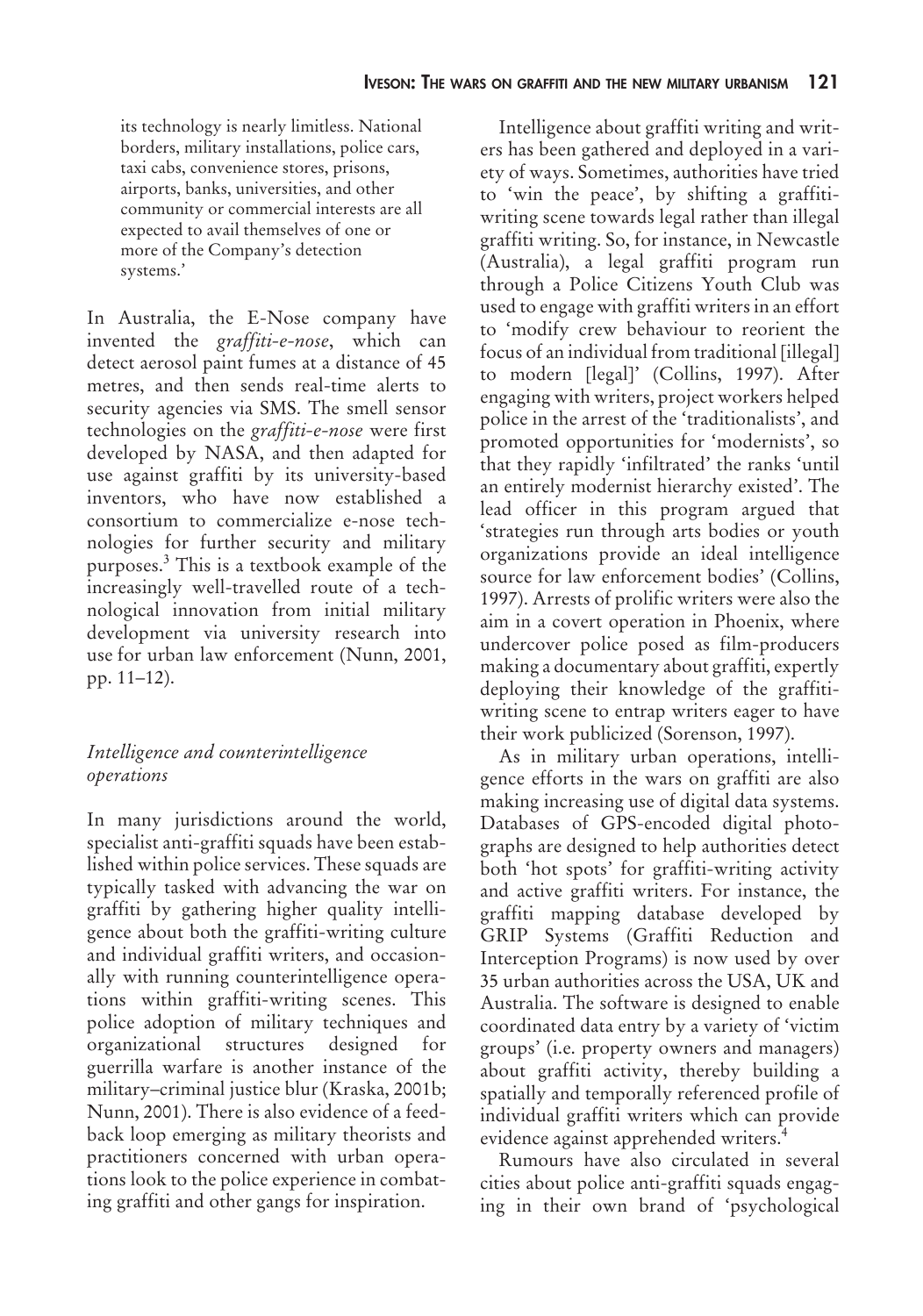operations', attempting to stir conflict and mistrust within the graffiti-writing scene by crossing out work with their own tags. In New York City during the 1970s, many writers believed THE CROSS OUTS crew who frequently wrote over pieces was actually the vandal squad (Austin, 2001, p. 129). In Melbourne, similar claims were made during the 1990s about the involvement of police in the CTSA crew, widely believed to stand for CITY TRANSITS SLASHING ART (Thornley, 1995).

These types of intelligence and counterintelligence work undertaken by specialist antigraffiti squads in the name of the war on graffiti are, according to some military analysts, directly applicable to urban combat operations on foreign soil. Lieutenant Colonel Fred Renzi, a US psychological operations specialist, has argued that the military needs to develop better 'ethnographic intelligence' in order to combat the 'dark networks' which 'come in forms with which we are not culturally familiar; and … are impossible to "see" or monitor, let alone map, without consistent attention and the right training' (Renzi, 2006, p. 181). Drawing directly on Wilson and Kelling's 'broken windows' theory of crime control (1982), which has been one of the foundational texts for the wars on graffiti, Renzi argues that military ethnographic intelligence operations ought to take a leaf out of the contemporary criminologists' handbook. This perspective is reflected in a review of US Army 21st Century Counterinsurgency operations, which argues that armed forces could learn from law enforcement agencies, such as the LAPD, who have specialist units set up to deal with criminal scenes involving graffiti writers and drug gangs (Milstein, 2008).

In an interesting twist, the presence of graffiti in occupied cities has also come to be a matter of strategic interest to the US military and its allies. In the emerging urban operations doctrines being developed in the USA and elsewhere, graffiti has been identified as one of the forms of insurgent communication which can make occupation forces vulnerable. Leaning to interpret this graffiti is one of the tasks for the US military if it is to become more *Street Smart* (to use the title of a report for the US Army about intelligence preparation for urban operations—see Medby and Glenn, 2002). Colonel Ralph Baker, who commanded a Combat Team in Bagdad during the US occupation, suggested that the density of anti-Coalition graffiti can be used reliably as one of the indicators of insurgent activity (Baker, 2006). In order to approximate these conditions, the Israel Defence Force's urban operations training ground is covered with Arabic graffiti (Broomberg and Chanarin, 2007). In one of the Australian army's urban operations training exercises, soldiers were confronted with the following scenarios to help them prepare for the specific demands of urban warfare and domestic security:

'Fancy facing a group of angry protestors? What about spotting a graffiti artist inside a cordon? And exactly how do you tell the difference between a harmless couple walking along, and two insurgents up to no good?' (Thomson, 2007).

The South Australian Police Special Tasks and Rescue Officers were on hand to help them out. In Iraq, the US Army have even used similar psy-ops tactics to those allegedly deployed by specialist graffiti squads, crossing out and/or modifying graffiti by insurgent groups in order to stir up conflict and mistrust among them (Lord, 2007) (Figure 3). $5$ 

# *Propaganda and censorship*

Public relations and war propaganda have also been features of the wars on graffiti. A variety of campaigns have sought to deter young people from writing graffiti, and to mobilize community support for anti-graffiti efforts. A militarized 'with us or against us' rhetoric infuses many of these campaigns. Once again, New York was the pioneer here, with its now infamous 'make your mark in society, not on society' multimedia campaign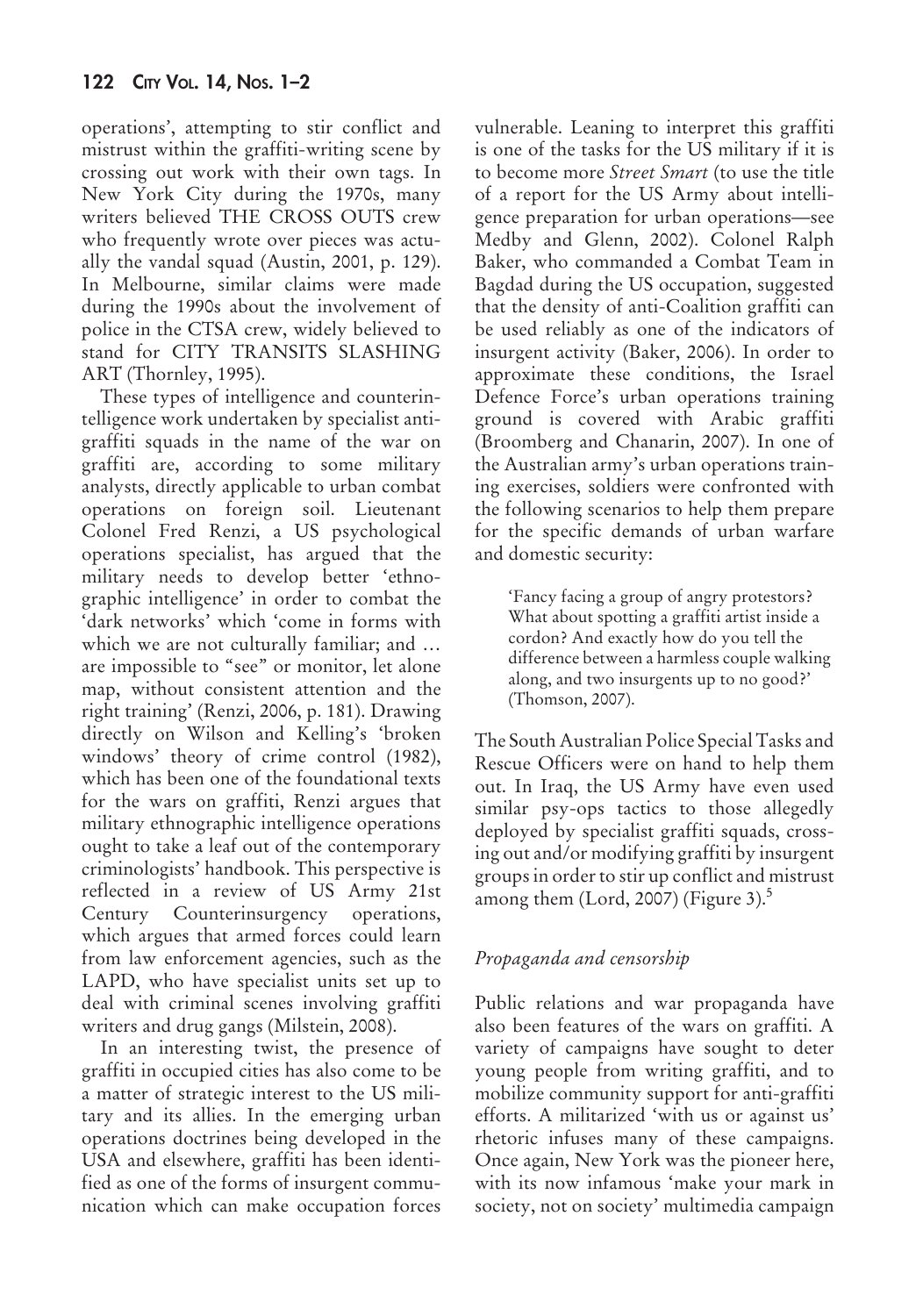

**Figure 3** US Army Staff Sat. from 310th Psychological Operations Company, 1st Cavalry Division and an interpreter write 'Mujahedeen in Jail' under graffiti that once read 'Long Live The Mujahedeen', 16 February 2007 in support of Operation Iraqi Freedom (US Air Force photo by Senior Airman Vanessa Valentine).

in the 1980s (Austin, 2001). More recently, the UK Home Office established their 'Name That Tag' poster campaign, offering £500 rewards for information about the identity of prolific taggers (as well as free fame for those whose tags appeared on the posters) (Home Office (UK), 2003). In Western Australia, the State Government has recently launched its 'Goodbye Graffiti' campaign, which involved a letterbox drop to all residents in the city of a leaflet informing them of new measures designed to curb graffiti, and the role they could play in defeating graffiti writers (along with a complementary fridge magnet ...).<sup>6</sup> The NSW State Government has resurrected a New York City policy from the 1970s, with the announcement of an annual 'Graffiti Action Day' on which residents are invited to dob in a graffiti writer or clean up some graffiti.

Anti-graffiti propagandists constantly worry that graffiti is tacitly endorsed in the marketplace, through the widespread use of graffiti-style art in advertising campaigns, music videos and other media. Graffiti writers have also established their own media, through 'zines and websites in particular, and there now exists a burgeoning industry publishing glossy books on graffiti writers, styles and scenes (see Austin, this issue). Occasionally, police and other authorities have responded to this situation with censorship. Graffiti website magazines have been shut down, art and record shops have been raided and graffiti magazines have been confiscated by police anti-graffiti squads (Iveson, 2007, p. 143). In Australia, the Commonwealth Censor refused classification for *Mark Ecko's Getting Up*, a first-person graffiti-writing game, in which the player's goal is to acquire paint, bomb the city, and evade the police and other graffiti writers.7 Of course, hundreds of violent first-person shooter games have not suffered the same fate.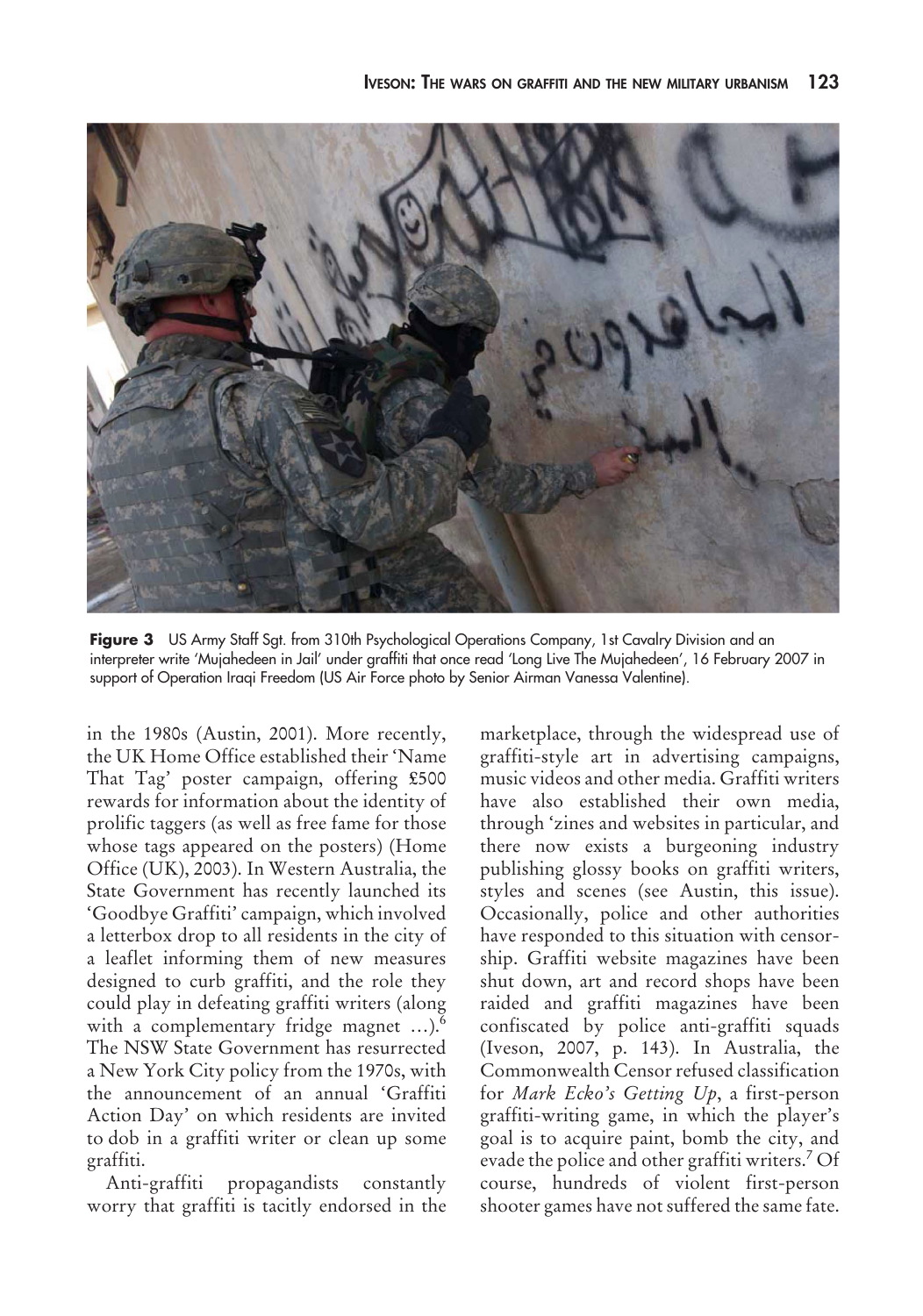Efforts to make graffiti less 'cool' by publicly shaming graffiti writers as a form of punishment have also been a feature of propaganda efforts in some jurisdictions. In Wellington (NZ), convicted graffiti writers are forced to clean up graffiti while wearing pink vests, in the hope that the associated 'terror of humiliation' will stop others writing graffiti.<sup>8</sup> One critical local councillor likened the vests to the pink triangles used by the Nazis to mark out homosexuals. Her criticism was dismissed by a newspaper editorialist as a 'barmy criticism' that had at least 'done the war on graffiti a power of good publicity' (*Daily Post (NZ)*, 2008), but perhaps it was not so far off the mark. Only six months before this, in January 2008, 15-year-old South Aucklander Pihema Campbell was chased and stabbed by a property owner whose fence he tagged. Campbell died on the scene. His killer was arrested and prosecuted (and eventually convicted of manslaughter). However, the fact that in this case the victim was a *tagger* generated an alarming degree of sympathy for his killer's actions in the wider public sphere. As Chris Barton (2008) reported for the *New Zealand Herald*:

'The day after the fatal stabbing, Mayor Len Brown was more concerned about the defacement than the death: "Tagging is a starting point for a lot of youngsters getting on to the criminal treadmill. Graffiti in our city is an issue we absolutely want to get on top of." … Brown wasn't alone in his apparent lack of compassion for the victim. Letters to this newspaper seemed callous: "I personally have absolutely no sympathy for the tagger!" And: "The tagger wasn't murdered. He was killed. The word murder should be used to define only an innocent person's death at the hands of someone else." Christchurch City councillor Barry Corbett jumped into the fray, saying the alleged murderer should be set free. "If I was on the jury, I'd let him get away with it, but that's just me."

Campbell is certainly not the first graffiti writer to die in violent circumstances at the hands of vigilantes or police. Writing of these deaths, Jeff Chang (2002) has observed: 'Make no mistake: "quality of life" campaigns have had a body count.'

### *Profiting from the war*

The wars on graffiti, like all wars, are good for business. The wars on graffiti have contributed to 'the massive growth of civilian markets for "security" technologies and services' which are now 'blurring into military–industrial ones' (Graham, 2004, p. 17). As we have seen above, a range of companies are involved in developing new technologies designed to deter and capture graffiti writers and selling them to law enforcement agencies and property owners. Further, new businesses have sprung up to compete for graffiti removal and prevention contracts offered by municipal authorities and urban utilities. In Los Angeles, a US\$800,000 contract for graffiti removal along the LA River funded through the Federal stimulus package was awarded to BJD Resourcing, a commercial division of the US Army Corps of Engineers. In September 2009, they buffed one of the world's most famous pieces of graffiti—SABER's huge footballfield-sized masterpiece, originally painted in 1997 (Figures 4 and 5).9

One of the troubling developments in relation to the burgeoning anti-graffiti industry is its role in policy development. Such companies have a vested interest in talking up their successes, and in talking down alternative policy approaches to the issue of graffiti. However, while representatives of the anti-graffiti industry frequently claim local victories, they must also be careful to demonstrate that the 'enemy within' can still strike at any time, and that the war on graffiti requires constant vigilance (and resources). Here is a feature which the war on graffiti shares with the contemporary 'war on terror'—by its very constitution, it is a war that can never be finally won, but is rather a 'long war' with no end in sight. Any critique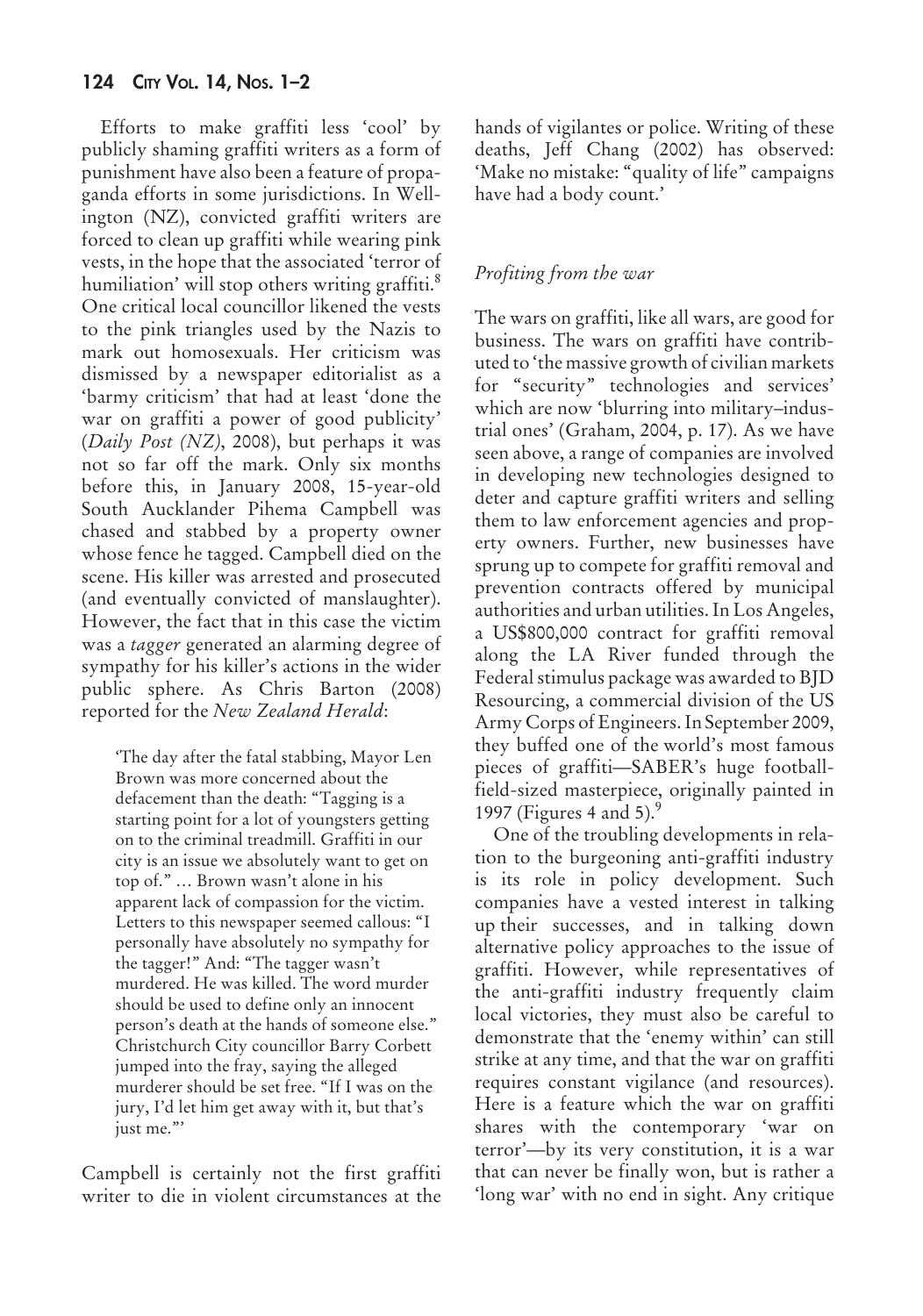

Figure 4 SABER's massive 1997 LA River piece, before it was buffed. (To give a sense of the scale, SABER himself is the small figure sitting near the top of the 'B'.) Photo: SABER (used with permission).



Figure 5 An employee of BJD Resourcing paints over SABER's LA River piece, September 2009. Photo source: US Army Corps of Engineers.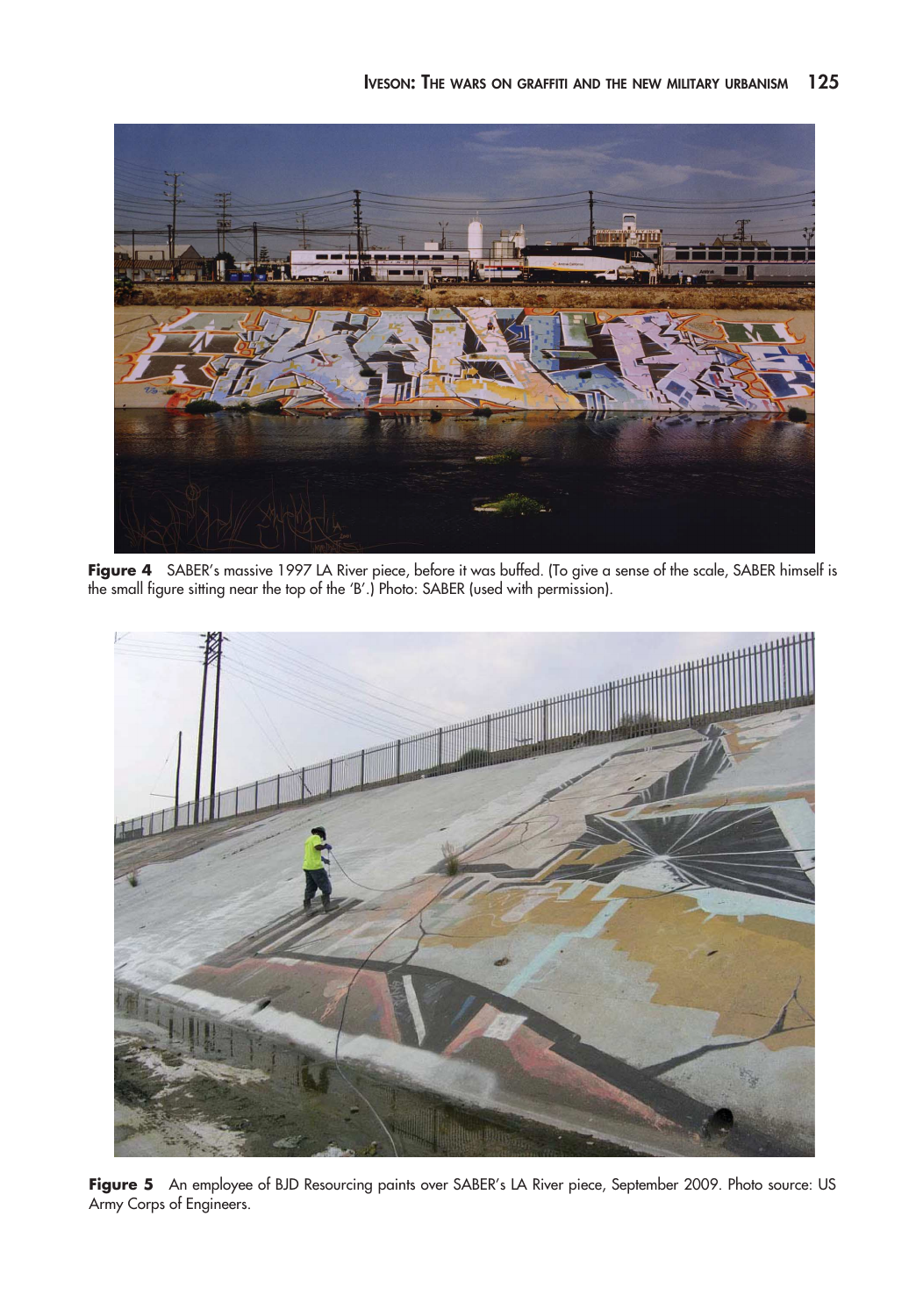of the war effort is interpreted as a dishonourable 'giving up', rather than a political claim (see Steinert, 2003, p. 267).

#### **The wars on graffiti and the war on terror**

'The biggest worry is that if the Government is unable to protect rolling stock from this sort of vandalism, it raises questions about attempts to secure it against other forms of threats.' (Barry O'Farrell, Opposition Transport Spokesperson, New South Wales, 2005)

Since the terrorist attacks in the USA in 2001, the threat of terror has played a key role in extending the militarization of urban space and urban policy (Steinert, 2003, p. 282; Graham, 2004, p. 17).

The wars on graffiti have been subtly but significantly re-framed in light of the war on terror. In particular, the stakes have been raised in urban social control efforts intended to protect communities from threats of 'disorder' such as graffiti—for the existence of even apparently 'minor' infractions is thought to send a message to both 'the community' and 'enemies within' that there are vulnerabilities to be exploited with potentially more devastating consequences. This has translated into a convergence around the notion that situational crime prevention techniques (such as those embraced in the wars on graffiti) are crucial in combating both graffiti *and* terror threats, because even if graffiti writers and terrorists don't share the same *motivations*, they do exploit the same urban *vulnerabilities*.

Recent discussions about vandalism and security on public transport illustrate this trend. Cornish and Smith (2006, pp. 195– 196), wrapping up their book *Secure and Tranquil Travel*, put it this way:

'Its often shocking impact upon transit systems encourages the view that terrorist activity is unique and qualitatively different from other criminal behaviours. There are

nevertheless many similarities between the different forms and methods of terrorist activity and the more mundane forms and methods of crime and disorder with which this manual has been concerned. The wide range of situational techniques available to deal with the different forms of public transport crime may, therefore, be equally apt for the prevention of terrorism.… The most prevalent forms of railway or bus terrorism—those that involve the exploding of bombs inside public transport vehicles or their planning for later detonation— … involve some of the same crime-commission steps, and require the same types of responses as other forms of anti-social, disorderly and criminal behaviour in the vehicle setting.'

Similarly, participants at the 2003 Roundtable Discussion on *Vandalism, Terrorism and Security in Urban Public Transport* convened by the European Conference of Ministers of Transport concluded that 'there were clearly areas where terrorism and vandalism overlapped, one example being preventative measures, such as calls for public vigilance or the use of video surveillance cameras' (European Conference of Ministers of Transport, 2003, p. 149). They also argued that the effects of terrorism and vandalism were 'similar in that they result in a loss of confidence in public transport services and a loss of patronage that cannot be easily reversed' (European Conference of Ministers of Transport, 2003, p. 149).

In such analyses, graffiti is increasingly caught up in the banal 'terror talk' which is so central to the war on terror (Katz, 2007). The ever-present threat of terror reinforces the pre-existing notion that 'the community' is right to fear graffiti because it is a visible sign that the city is 'out of control'. Graffiti writers might not be terrorists, but they might as well be—hence the troubling growth of passing references to graffiti as a kind of 'visual terror' perpetrated by the 'enemy within' (e.g. Slahor, 1994; Rosewarne, 2004; Australian Broadcasting Corporation, 2008). Indeed, the threat posed to *local communities* by 'anti-social behaviour' has sometimes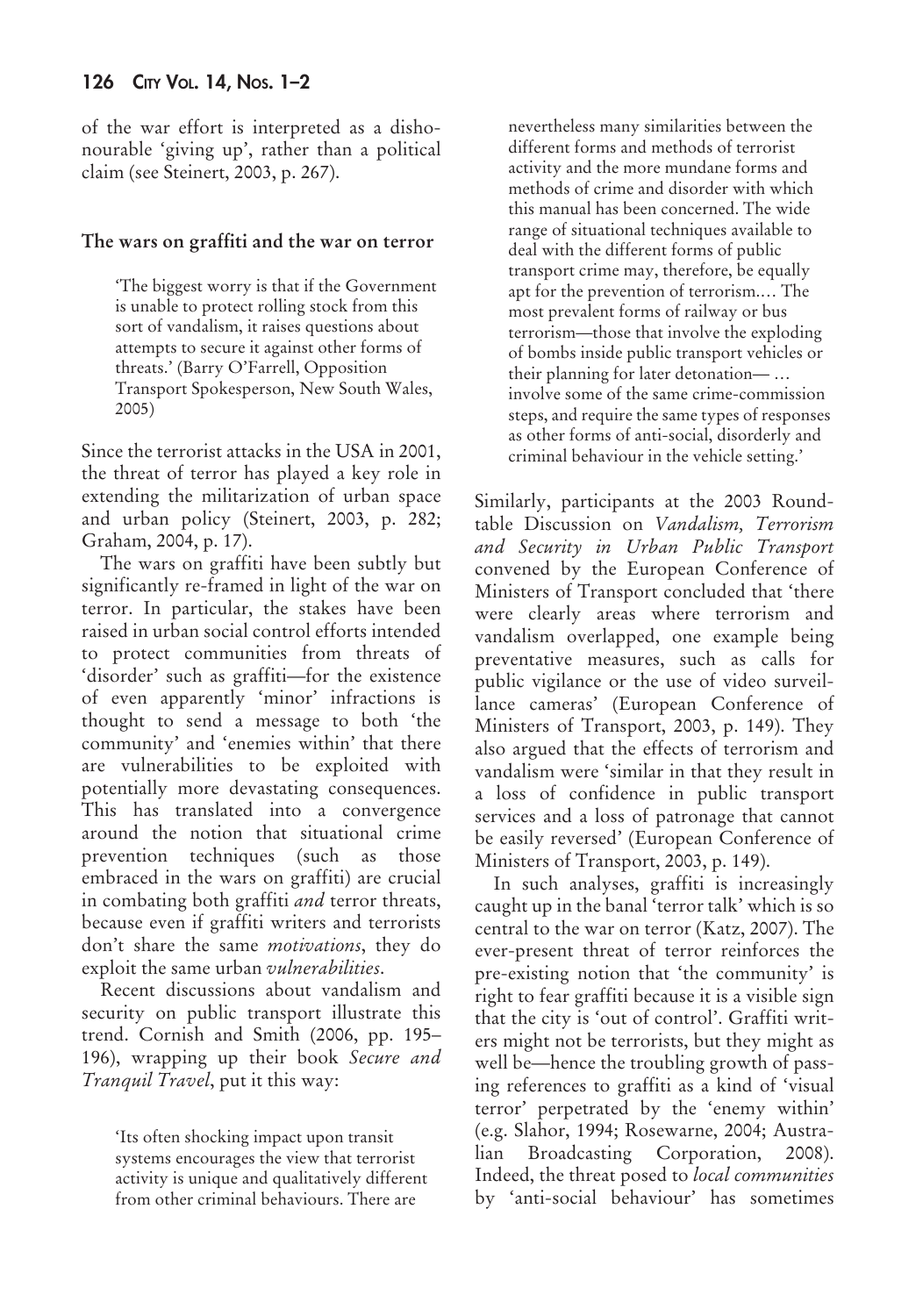been equated with the threat posed to the *international community* by failed/rogue states and transnational terror networks. UK Home Secretary David Blunkett drew quite explicit attention to the shared logics of his Government's campaigns against 'anti-social behaviour' and Saddam Hussein's regime in Iraq (both of which were launched in 2003):

'There is a common theme running through Government policy at home and abroad—the need to ensure safety, stability and order. Worries about crime and safety and the insecurity and fear created by the international situation go hand in hand.… In providing reassurance at home, we also need to ensure that people are aware of why we have taken action in Iraq to tackle a cause of global insecurity; the presence of weapons of mass destruction. It is critical that we provide long-term stability and security in the world. The two strands of the approach, local and global, go together. The old slogan "think local, act global" could never be more relevant. We need to ensure that we live in a world where we have removed the threat of instability and chaos.' (Home Office, 2003, Press release, 22 March)

These efforts to 'remove the threat of instability and chaos' involve not only the kinds of social and situational controls discussed at length above, but also a focus on self-control (Garland, 2001, p. 15). Here, concepts of territorial sovereignty are being reconfigured at both the international and the urban scales where self-control is seen to be inadequate. Just as one of the objectives of the 'war on terror' is to act on so-called 'weak states' who are accused of harbouring terror by failing to properly control their territory (Elden, 2007), so too one of the objectives of the war on graffiti has been to act on property owners who fail to protect their properties from graffiti, and/or who fail to remove graffiti when it occurs. Such property owners are believed to have failed to take responsibility for preventing the spread of 'instability and chaos' represented by graffiti, and thereby forgo their sovereignty. Recent reforms to anti-graffiti legislation in New South Wales and Queensland in Australia, for instance, have given local governments new powers to remove graffiti from publicly accessible private property without obtaining the permission of property owners (Iveson, 2009). The City of Sydney has used this power not only to remove uninvited graffiti, but even to remove murals that have been commissioned by property owners, on the grounds that they did not seek proper planning approval (Creagh, 2008).

#### **If it's war you want …**

'There are moments in which war and resistance are necessary in order to be free and to live with dignity.' (Antonio Negri, 2008, p. 41)

The wars on graffiti are certainly asymmetric, but they are not one-sided. And as will have become clear in some of the quotations above, graffiti writers too have used the language of war—in particular, through use of the term 'bombing' to describe some of what they do. Even artists who are critical of the masculine domination of graffiti scenes have embraced this language—a recent book documenting the emerging genre of 'knitfitti' is called *Yarn Bombing* (Moore and Prain, 2009).

The question of whether the militaristic stance adopted by some graffiti writers is in fact a *product of* the wars on graffiti, rather than pre-dating them, is a matter of conjecture. A 2006 review of graffiti policies conducted for the UK Department of Transport seemed to admit this possibility:

'The use of language is important. It is important to avoid the use of emotive language describing measures to tackle vandalism and graffiti as "a war". This is said to be how the perpetrators would like it described.'10

The same report, it should be noted, also commended the use of police helicopters for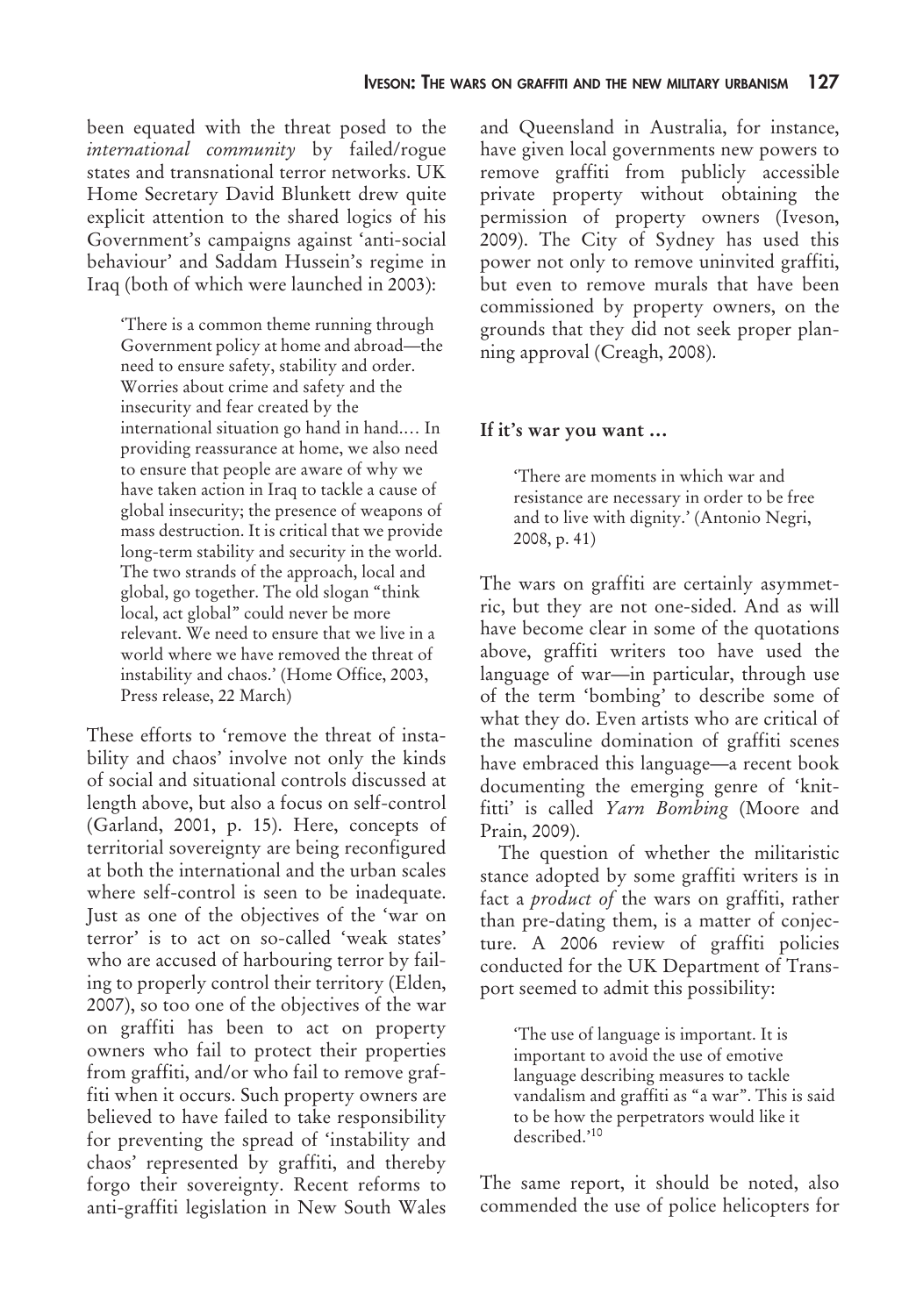routine night-time surveillance of railway lines to combat graffiti (!). Certainly, in making more elaborate, time-consuming graffiti pieces more difficult to execute, the wars on graffiti are widely argued to have shifted the balance of graffiti writing in favour of bombing over piecing (Austin, 2001; Ferrell and Weide, this issue).

What kind of 'war' are graffiti writers fighting? Is it a war for freedom and dignity, of the kind endorsed by Negri? Well, not quite. For one thing, graffiti writers frequently seem to be at war with one another, as well as with authorities (Powers, 1999). Further, there is a huge diversity of graffiti-writing motivations, styles and practices—and given that one of the main problems with graffiti policies is that they fail to recognize this diversity (Iveson, 2009), we should not make the same mistake. Not all graffiti writers are freedom fighters. But the practice of writing graffiti and 'bombing the system' can teach us a few things about fighting for freedom in the face of the new military urbanism. Here, I want to argue that technological appropriation and tactical adaptation by graffiti writers have been central to the failure of the wars on graffiti.

# *Technological appropriation and innovation*

Just as technology has played a central role in the wars on graffiti, so too technological appropriation and innovation has been crucial for graffiti writers. In some cases, this has even involved the re-deployment of military technologies and techniques against their intended purposes. Indeed, the paradigmatic implement of modern graffiti—the spray-paint can—has a military history. While aerosol technology was initially developed in the 1920s, the aerosol can was perfected and popularized during the Second World War by the US Army, which provided aerosol insect repellents for soldiers stationed in tropical areas. The technology was gradually adapted for paint, among other uses. The pioneering New York writers of the 1970s and 1980s embarked on a program of experimentation with, and adaptation of, these spray-paint technologies for unintended uses. They tested different brands, mixed colours and made their own adjustments to 'caps' (nozzles), all in the search of the most effective, attractive and original paints. The wars on graffiti have also involved attempts to cut off these supplies, by restricting the sale of spray paint (especially to minors). In many jurisdictions, it is now even an offence to carry 'graffiti-writing implements' with the intent to cause criminal damage.

Technological innovation has not stopped there. For instance, while US armed forces dream of establishing remote dominance of urban battlespaces through robotics (Graham, 2008b), the Institute for Applied Autonomy has developed a series of 'Contestational Robotics' projects designed to 'invert the traditional relationship between robots and authoritarian power structures by developing robots to meet the needs and budgets of culturally resistant forces'.<sup>11</sup> Among these projects is the robot *Graffiti-Writer*, a remote-controlled robot rigged up with an array of five spray cans, which can write linear text messages on the ground. The *GraffitiWriter* was 'supposed to be a covert machine, similar to military robots: the machine does the dangerous work while the operator stays at a safe distance' (Iveson, 2003). Elaborating on the project, a member of the IAA research team has noted:

'The idea of using robots to commit acts of subversion and expression came out of different concerns within the group. On one hand, in many research institutions in the US, the primary funding source is the Defense Advanced Research Projects Agency (DARPA) whose stated mission is "total dominance of the battlespace infosphere", a concept that now extends well into formerly domestic spaces. While persons within our group often work uncomfortably close to this environment, we found these projects could provide us with tactics that to be appropriated and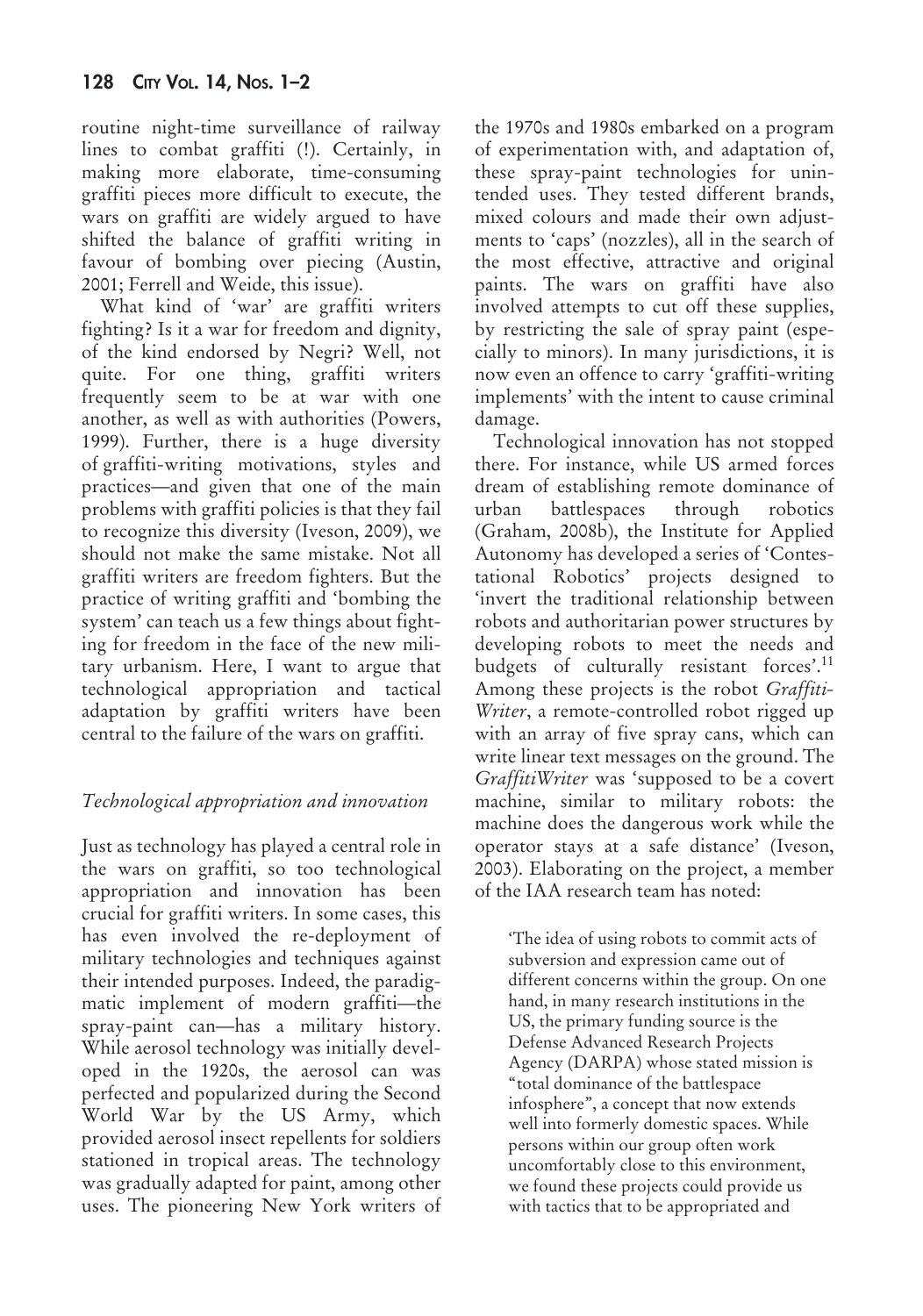inverted for use on the street.' (Iveson, 2003, p. 77)

In 2004, the concept was further developed into the *StreetWriterX*, with more elaborate street-printing facilities built into a trailer able to be towed behind a car. One of its key deployments was:

'in protest against the first DARPA Grand Challenge where its mission was to print Isaac Asimov's First Rule of Robotics (i.e.: "A ROBOT MUST NOT KILL") at the starting line of the military robotics event'.  $(IAA, 2009, Press release)^{12}$ 

The Graffiti Research Lab has also been active in assisting writers to re-engineer existing technologies for their own purposes.13 As with IAA, one of the Lab's founders was motivated by his own 'pissed off-ness with the way engineering and technology had been manipulated into the service of war' (quoted in Lewisohn, 2008, p. 151).

It should also be noted that some have profited handsomely from developing and selling graffiti-writing technologies. A variety of companies produce and supply spray-paint cans explicitly designed for graffiti writing. Colours and caps have proliferated, 'quiet' cans have been developed which do not require noisy ball bearings to mix the paint, and brands such as Montana sponsor artists, urban art exhibitions and publications.

#### *Tactical adaptation and mutation*

Refusing to relinquish the city to urban authorities, writers have expertly identified new possibilities for graffiti even as existing possibilities are closed down. In response to target hardening efforts associated with the wars on graffiti, most cities have witnessed changing styles and spaces of graffiti. Stylistically, there has been a shift towards quickly executed tags, throw-ups and etchings and away from more elaborate work, which takes longer and thereby increases the risks (see Ferrell and Weide, this issue; see also Austin, 2001, p.  $132$ ).<sup>14</sup> But stencil, poster, sticker and other forms of graffiti have also evolved in response to these new constraints—each of these forms can be designed at home away from the gaze of CCTV and other surveillance, and then applied quickly. Spatially, new 'fronts' in the graffiti wars have also been opened up by graffiti writers. Classically, when victory was declared in the war on graffiti by the MTA in New York in 1989, graffiti rapidly started to move from the subway to the freight trains and the street not exactly 'mission accomplished'. Such geographical shifts have been observed by both graffiti writers and urban authorities (see, for example, Austin, 2001; European Conference of Ministers of Transport, 2003; Iveson, 2007; Ferrell and Weide, this issue).

Indeed, the production of geographical knowledge is central to the tactical adaptation of graffiti writers and the mutation of graffiti. Dedicated writers and artists must map and re-map urban infrastructural systems such as train lines, sewers and storm water channels, outdoor advertising and surveillance networks (see Figure 6). And they must understand the rhythms of these systems in order to develop the camouflage that enables them to remain undetected. This knowledge of the city is acquired by hard work, and given the forces stacked up against graffiti writing, this work is not without risk. Here, there is an obvious analogy to be made with the urbanization of guerrilla warfare over the course of the 20th century. For urban guerrillas:

'The city is a jungle. The urban guerrillas know its terrain in a capillary way so that they can at any time come together and attack and then disperse and disappear into its recesses.' (Hardt and Negri, 2004, p. 81)

As Melle Mel rapped in 'The Message', 'It's like a jungle sometimes …'

The other thing graffiti writers share with some guerrillas is their form of organization.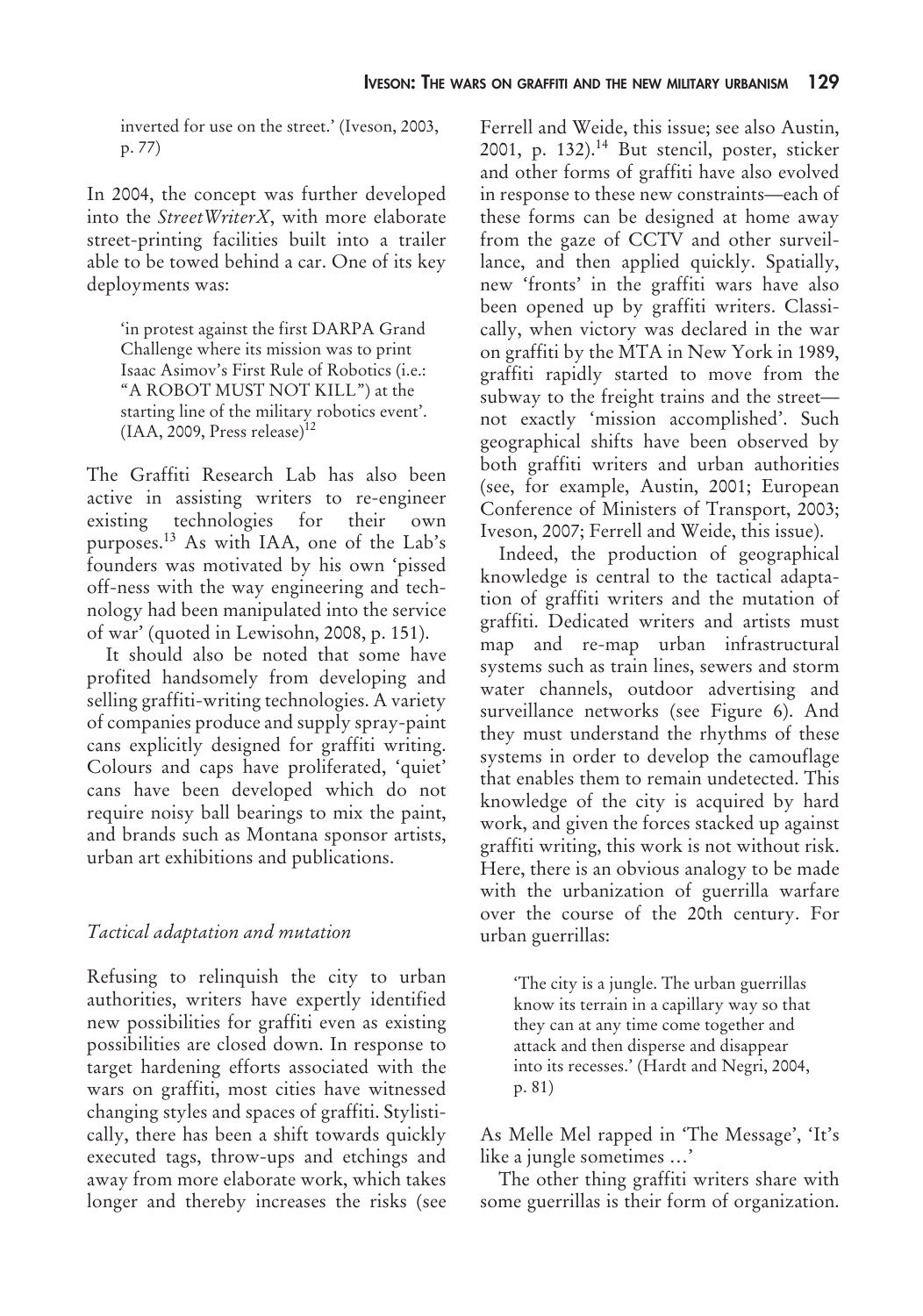

**Figure 6** A hole in the fence under a railway bridge protecting the Hawthorn Canal, Sydney. Photo: Kurt Iveson.

Graffiti has adapted, mutated and persisted without leaders, without hierarchical forms of organization—there is no 'army' of graffiti writers in this conventional sense. Writers are much more like a 'swarm' (Hardt and Negri, 2004, pp. 91–93). And this is precisely why the wars on graffiti have proven impossible to win. It is also why some have been tempted to draw analogies between the challenges to authority posed by graffiti writers and terrorists. In *The Spirit of Terrorism*, Baudrillard (2003, p. 75) writes:

'Graffiti is indeed a terrorist act (itself also with New York as its place of origin), not by its identity claim—"I am so-and-so, I exist, I live in New York"—but by its disinscription of the walls and architecture of the city, by the violent deconstruction of the signifier itself (the graffiti-tattooed subway trains plunged right into the heart of New York in exactly the same way as the terrorists hurtled their Boeings into the Twin Towers).'

Exactly the same, except that those Boeings killed some 3000 people, of course. Certainly, graffiti writers 'attack' the urban infrastructures which are 'increasingly at the heart of contemporary geopolitical conflict' (Graham, 2007a, p. 323) between states and terrorist networks. But what graffiti does to those infrastructures is profoundly different. It attacks not so much the property (trains can still run, walls can still stand) as the property *relation*. In using public and private property as a surface for communication, writers create a city *in common*. Individuality is asserted not through property and commodity ownership but through a style of free communication with others.

The lesson here, then, is neatly summed up by the US military analyst who observed: 'urban geographies, like any others, do not necessarily give advantage to any side in a political contest. They present an advantage to the contestant who understands, adjusts, or adapts to them' (Demarest, 1995, p. 3). For graffiti writers, the question of precisely how one 'understands, adjusts or adapts' to changing urban opportunities is not only a tactical matter, it is also a matter for *politics* which is to say that graffiti writers discuss and debate what constitutes the 'proper place' for different forms of graffiti.' Chicago-based writer and activist UPSKI urged writers to leave the public transport system alone, and to *Bomb the Suburbs* instead (Wimsatt, 2000 [1994]). BANKSY, in a critique that I think is meant to apply to conventional tagging among other things, has suggested that 'the time of getting fame for your name on its own is over. Artwork that is only about wanting to be famous will never make you famous. Any fame is a byproduct of making something that means something.' Most significantly, I think, the question of whether or not the kinds of opportunities identified by graffiti writers are mobilized as part of a more programmatic intervention in the urban landscape is certainly a matter of debate among graffiti writers. And of course, this is also a question of great significance for establishing common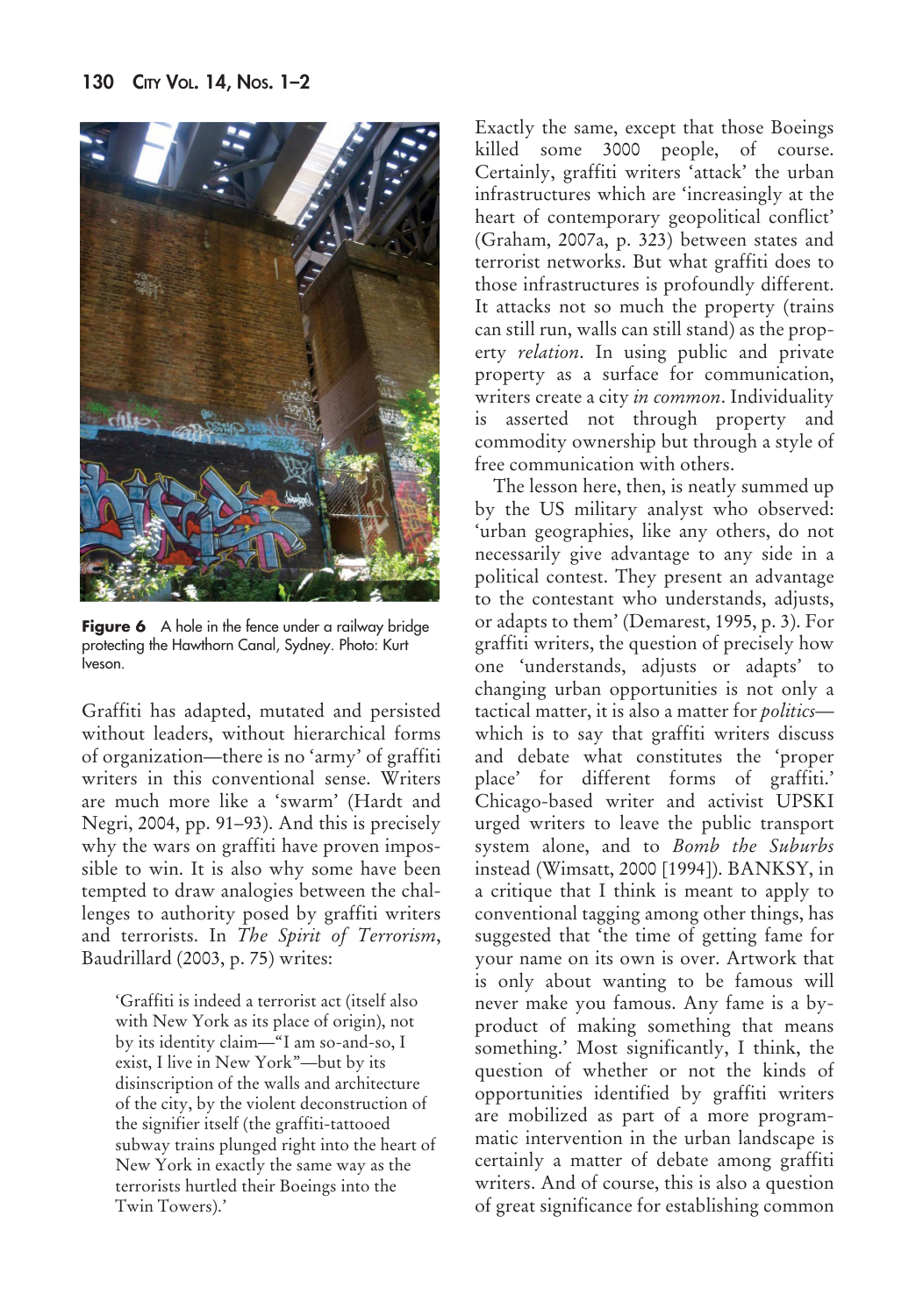cause between graffiti writers and other critics of the militarization of urban space.

#### **'All you see is crime in the city'**

'Based on what amounts to urban geopolitical mapping, architects have become, in the urban context, the new military engineers.… Some will argue that broad social programs aimed at the supposed socioeconomic causes of economic marginalization offer a more sane and humane approach to the problem of urban violence. Still, if the general cannot control the weather and despairs of controlling the enemy, it is at least an attractive recourse to try to control the terrain. Thus, a unique feature of urban geopolitics may be the manipulation of the geographic factors of conflict. It will be interesting to see if urban geopolitics becomes translated into 21st century control architecture.' (Geoffrey Demarest, US Foreign Military Studies Office, 1995)

As Graham and others have argued, urban geopolitics is indeed being translated into new control architectures. The wars on graffiti have helped to prepare the ground for the contemporary militarization of urban space in cities which is being advanced in the name of the 'war on terror'. And the wars on graffiti have subsequently intensified through their articulation with this other war.

These new control architectures have profound consequences for rights to the city. As Graham (2005, p. 190) has argued:

'reorganizing cities and their infrastructures based on notions of near-absolute security would quickly have devastating consequences on the very interactions and flows that enable urban life to thrive in the first place that cities would soon become untenable.'

Just as a city locked down against any possibility of terror would no longer be a democratic city, so too a city with no graffiti would no longer have a recognizable urban public realm. We frequently see this recognized in some popular representations of graffiti, where it is viewed as a barometer of freedom rather than as a barometer of terror. Juxtapositions between the freedoms of the capitalist West and the totalitarian Eastern block frequently made reference to the flowering of graffiti on the Western side of the Berlin Wall (see Cresswell, 1996).<sup>15</sup> In *Little Brother,* novelist and digital rights activist Cory Doctorow imagines a near-future San Francisco locked down by the Department of Homeland Security after an attack on the Golden Gate Bridge. The on-going appearance of new graffiti tags provides a source of inspiration and hope for those seeking to reclaim their rights to the city.

Ultimately what the wars on graffiti share with the new military urbanism is that their effects are considerably broader than their stated targets. Through their concern with scouring the urban public realm for potential threats, this new 'scopic drive' (Certeau, 1984) precludes the possibility that anything visibly out of the 'ordinary' might be innocent, let alone *political*. It only registers as fearinducing *disorder* which needs to be violently eradicated. SKEME, in one of his most influential pieces of subway graffiti, once wrote 'All you see is crime in the city.' Graffiti is crime, but it is much more besides. The fact that a teenager from the projects knew this, and managed to paint it across a whole subway car in such fantastic style, points precisely to the potential lessons graffiti might hold for political interventions against the new military urbanism.16 As Hardt and Negri (2004) argue, our opposition to war should have not peace as its goal, but politics.

#### **Notes**

<sup>1</sup>1 Reflecting the widespread diffusion of the language of war in relation to graffiti policy, my account of the war on graffiti is not restricted to one city, although (as with discussions of the war on terror) New York City looms large. Nor should the following account be read as a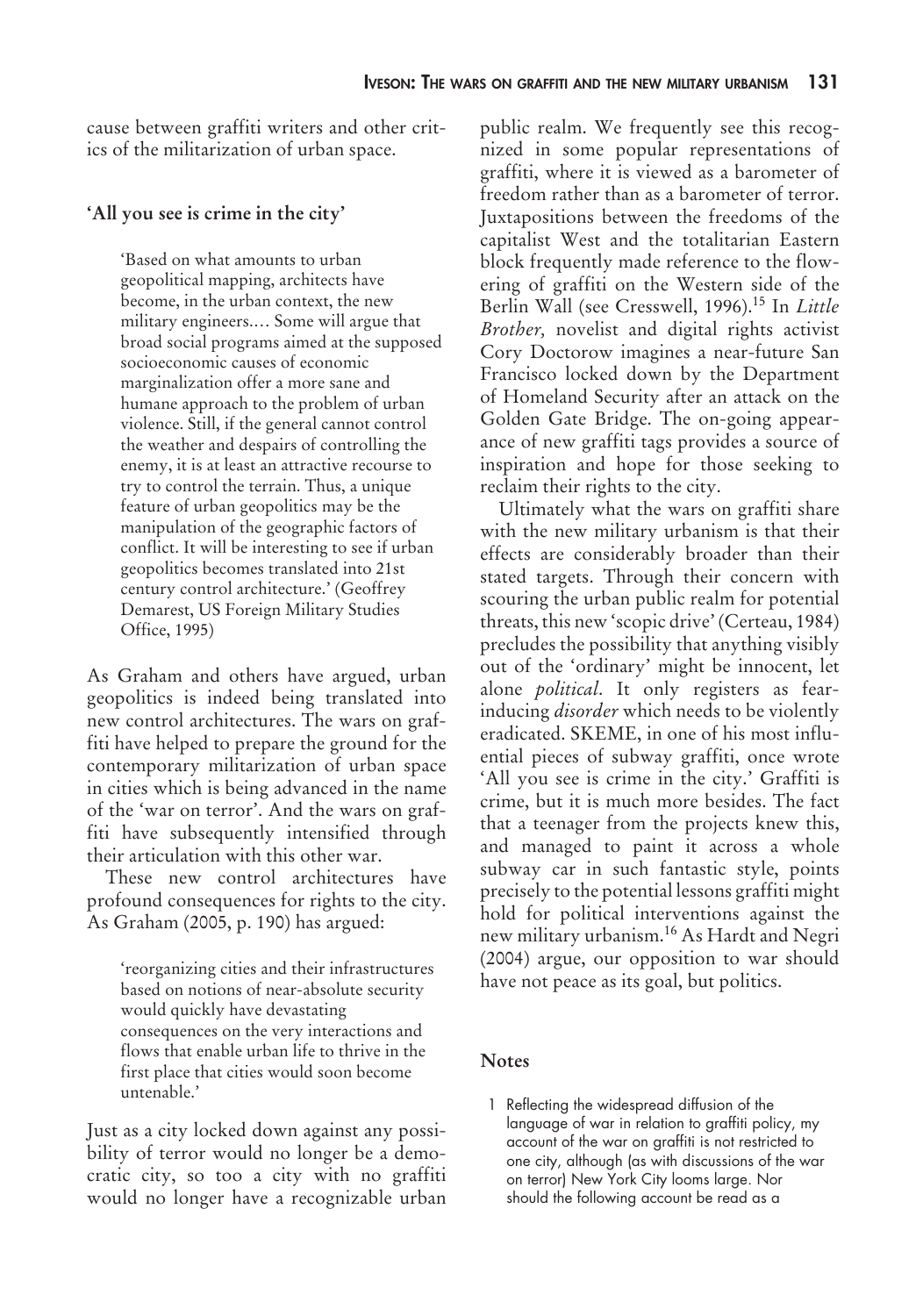comprehensive analysis of graffiti policy—in each of the jurisdictions from which I have drawn examples, the war on graffiti competes with other ways of framing and responding to the 'graffiti problem' (see, for example, Iveson, 2009; Young, this issue).

- <sup>2</sup>2 See www.tripwiresystems.com
- <sup>3</sup>3 'eNose technology could help win the war against graffiti', CRP News, http://www.crp-news.com/ htm/n20080827.160575.htm
- <sup>4</sup>4 See http://www.gripsystems.org/
- <sup>5</sup>5 Ironically, the 'graffiti problem' which now exists in Iraqi cities is also partly of the US military's own making—with 'gang graffiti' written by US soldiers in their leisure time now appearing on the walls of civilian buildings and army camps, and threatening graffiti left behind in raided homes by soldiers on patrol (National Gang Intelligence Center, 2007, p. 8.
- <sup>6</sup>6. See http://www.goodbyegraffiti.wa.gov.au/
- <sup>7</sup>7 Graham (2009) has written about the US military's use of computer games to recruit and train soldiers—apparently two can play at that game.
- <sup>8</sup>8 Some writers, apparently, are not so worried and are already flipping the intended symbolism. As one writer recently told some researchers, the vests are like a 'badge of honour': 'if you have one of those jackets and you are scrubbing off a "mean as" piece, that is fame' (Alanah May Eriksen, 'Tagging Study Pours Cold Water on Old Remedies', *New Zealand Herald*, 9 November 2009).
- 9 The piece was impressive not only for its size, but for its quality. This was no simple blockbuster using just a couple of colours, but a colourful and complex piece. It took SABER and other members of his crew 35 nights to complete, and they used 97 gallons of paint. See http://saberone.com/
- <sup>10</sup>10 See http://www.dft.gov.uk/pgr/crime/ reducinggraffiti/
- 11 See http://www.appliedautonomy.com/ projects.html#cr
- 12 In a further instance of technology 'transfer', the Street Writer concept was recently deployed by Nike in a street marketing campaign during the Tour de France.
- <sup>13</sup>13 http://graffitiresearchlab.com/
- 14 Curiously, this shift is frequently recognized by transportation authorities themselves (e.g. European Conference of Ministers of Transport, 2003), but they rarely seem to think much about its wider implications.
- 15 A recent advertising campaign by Beck's Beer in Australia to mark the 20th anniversary of the fall of the Berlin Wall featured a series of pictures of life in totalitarian East Berlin juxtaposed with images of the celebrations as the Wall was demolished. Above the pictures, words like

'dominated' and 'repression' have been 'graffitied' to read 'liberated' and 'expression', in a common evocation of graffiti as a sign of the freedoms enjoyed in the West. See www.becksbeer.com.au

16 This piece featured in *Style Wars*.

#### **References**

Austin, J. (2001) *Taking the Train: How Graffiti Became an Urban Crisis in New York City.* New York: Columbia University Press.

Australian Broadcasting Corporation (2008) *Graffiti, Urban Terrorism or Creative Outlet?,* 12 November, http://blogs.abc.net.au/nsw/2008/11/graffitiurban.html

Baker, R. (2006) 'The decisive weapon: a brigade combat team commander's perspective on information operations', *Military Review* 86(3), pp. 13–32.

- Barton, C. (2008) 'Territorial armies', *New Zealand Herald,* 2 February.
- Baudrillard, J. (2003) *The Spirit of Terrorism.* London: Verso.
- Body-Gendrot, S. (2000) *The Social Control of Cities: A Comparative Perspective.* Oxford: Blackwell.
- Broomberg, A. and Chanarin, O. (2007) *Chicago.* Göttingen: SteidlMack.

Castleman, C. (2004) 'The politics of graffiti', in M.A. Neal and M. Forman (eds) *That's the Joint!: The Hip-Hop Studies Reader.* New York: Routledge.

- Certeau, M. de (1984) *The Practice of Everyday Life.* Berkeley: University of California Press.
- Chang, J. (2002) 'The writing on the wall: why are graffiti and vandalism bad words on the left?', *Colorlines Magazine: Race, Action, Culture,* Summer.
- Collins, A.M. (1997) 'Hip hop graffiti culture (HHGC): addressing social and cultural aspects', *Graffiti: Off the Wall Seminar Proceedings,* University of New South Wales, Sydney, 11 June, http:// www.graffiti.nsw.gov.au
- Cornish, D.B. and Smith, M.J. (2006) 'Concluding remarks', in M.J. Smith and D.B. Cornish (eds) *Secure and Tranquil Travel: Preventing Crime and Disorder on Public Transport.* London: UCL Jill Dando Institute of Crime Science.
- Creagh, S. (2008) 'Art? Council knows what it doesn't like', *Sydney Morning Herald,* 19 November, p. 5.
- Cresswell, T. (1996) *In Place/Out of Place.* Minneapolis: University of Minnesota Press.
- *Daily Post (NZ)* (2008) 'Pink vests make good sense as a tag of shame', 5 June, p. A06.
- Demarest, G. (1995) *Geopolitics and Urban Armed Conflict in Latin America.* Fort Leavenworth: Foreign Military Studies Office.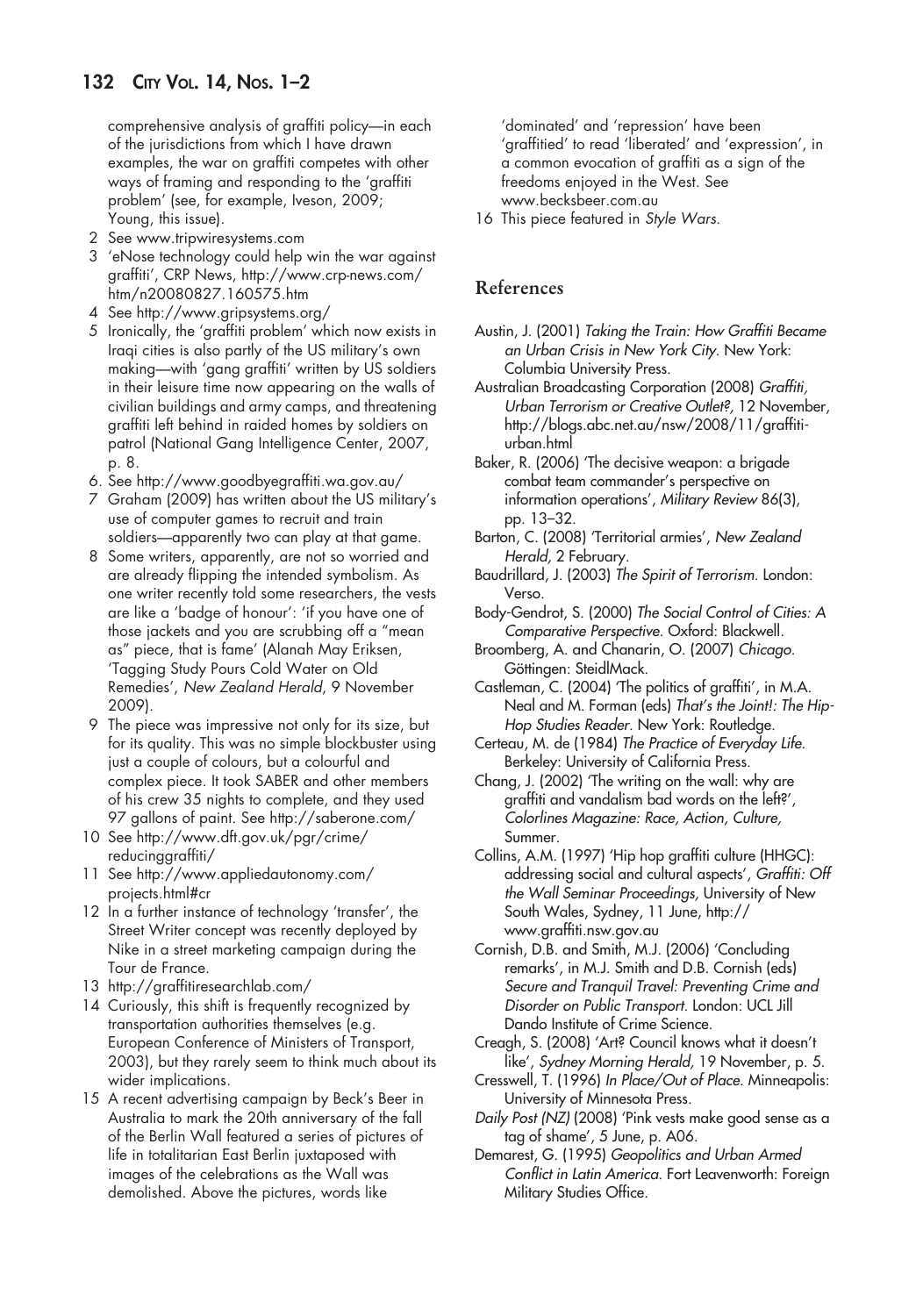- Dickinson, M. (2008) 'The making of space, race and place: New York City's war on graffiti, 1970–the present', *Critique of Anthropology* 28(1), pp. 27–45.
- Doctorow, C. (2008) *Little Brother.* New York: Tor Books.
- Elden, S. (2007) 'Terror and territory', *Antipode* 39(6), pp. 821–845.
- European Conference of Ministers of Transport (2003) *Vandalism, Terrorism and Security in Urban Public Passenger Transport: Report of the 123rd Round Table on Transport Economics.* Paris: European Conference of Ministers of Transport.
- Ferrell, J. (1996) *Crimes of Style: Urban Graffiti and the Politics of Criminality.* Boston: Northeastern University Press.
- Ganz, N. (2004) *Graffiti World: Street Art from Five Continents.* London: Thames and Hudson.
- Garland, D. (2001) *The Culture of Control: Crime and Social Order in Contemporary Society.* Oxford: Oxford University Press.
- Graham, S. (2004) 'Introduction: cities, warfare, and states of emergency', in S. Graham (ed.) *Cities, War, and Terrorism: Towards an Urban Geopolitics.* London: Routledge.
- Graham, S. (2005) 'Switching cities off: urban infrastructure and US air power', *City* 9(2), pp. 169–194.
- Graham, S. (2006) 'Cities and the "war on terror"', *International Journal of Urban and Regional Research* 30(2), pp. 255–276.
- Graham, S. (2007a) 'Demodernizing by design', in D. Gregory and A. Pred (eds) *Violent Geographies: Fear, Terror, and Political Violence.* New York: Routledge.
- Graham, S. (2007b) 'War and the city', *New Left Review*  No. 44, pp. 121–132.
- Graham, S. (2008a) 'Imagining urban warfare: urbanization and U.S. military technoscience', in D. Cowen and E. Gilbert (eds) *War, Citizenship, Territory.* New York: Routledge.
- Graham, S. (2008b) 'Robowar dreams: US military technophilia and global South urbanization', *City* 12(1), pp. 25–49.
- Graham, S. (2009) 'Cities as battlespace: the new military urbanism', *City* 13(4), pp. 383–402.
- Hardt, M. and Negri, A. (2004) *Multitude: War and Democracy in the Age of Empire.* New York: Penguin Press.
- Home Office (UK) (2003) *Government Targets Graffiti Taggers.* Press release, 20 November, http:/ /press.homeoffice.gov.uk/press-releases/ Government\_Targets\_Graffiti\_Tagg?version=1
- Iveson, K. (2003) 'Automatic for the people', *Graphotism* 31, pp. 74–77.
- Iveson, K. (2007) *Publics and the City,* RGS-IBG Book Series. Oxford: Blackwell.
- Iveson, K. (2009) 'War if over (if you want it): a new approach to the graffiti problem', *Australian Planner* 46(4), pp. 22–31.
- Katz, C. (2007) 'Banal terrorism', in D. Gregory and A. Pred (eds) *Violent Geographies: Fear, Terror, and Political Violence.* New York: Routledge.
- Kraska, P.B. (2001a) 'Crime control as warfare: language matters', in P.B. Kraska (ed.) *Militarizing the American Criminal Justice System: The Changing Roles of the Armed Forces and the Police.* Richmond: Northeastern University Press.
- Kraska, P.B. (2001b) 'The military–criminal justice blur: an introduction', in P.B. Kraska (ed.) *Militarizing the American Criminal Justice System: The Changing Roles of the Armed Forces and the Police.* Richmond: Northeastern University Press.
- Lewisohn, C. (2008) *Street Art: The Graffiti Revolution.* London: Tate Publishing.
- Lord, C. (2007) 'On the nature of strategic communications', *Joint Forces Quarterly*No. 46, pp. 87–89.
- Medby, J.J. and Glenn, R.W. (2002) *Street Smart: Intelligence Preparation of the Battlefield for Urban Operations.* Santa Monica: RAND.
- Milstein, S. (2008) '21st century counterintelligence', *AFCEA Intelligence,* January.
- Moore, M. and Prain, L. (2009) *Yarn Bombing: The Art of Crochet and Knit Graffiti.* Vancouver: Arsenal Pulp Press.
- Morgon, R. and Smith, M.J. (2006) 'Vandalism and graffiti', in M.J. Smith and D.B. Cornish (eds) *Secure and Tranquil Travel: Preventing Crime and Disorder on Public Transport.* London: UCL Jill Dando Institute of Crime Science.
- National Gang Intelligence Center (2007) *Gangrelated activity in the US Armed Forces Increasing: FBI Intelligence Assessment.* Washington: Federal Bureau of Investigation.
- Negri, A. (2008) *Goodbye Mr Socialism: Radical Politics in the 21st Century.* London: Serpent's Tail.
- Nunn, S. (2001) 'Police technology in cities: changes and challenges', *Technology in Society* 23(1), pp. 11–27.
- Offler, N., Thompson, K., Hirsch, L., Thomas, M. and Dawson, D. (2009) *A Review of the Literature on Social, Non-technical Deterrents for Vandalism in the Rail Industry.* Brisbane: Cooperative Research Centre for Rail Innovation.
- Powers, S. (1999) *The Art of Getting Over: Graffiti at the Millenium.* New York: St Martin's Press.
- Razac, O. (2003) *Barbed Wire: A Political History.* New York: New Press.
- Renzi, F. (2006) 'Networks: terra incognita and the case for ethnographic intelligence', *Military Review* 86, pp. 180–186.
- Rosewarne, L. (2004) 'Visual terror: graffiti and outdoor advertising as street harassment',